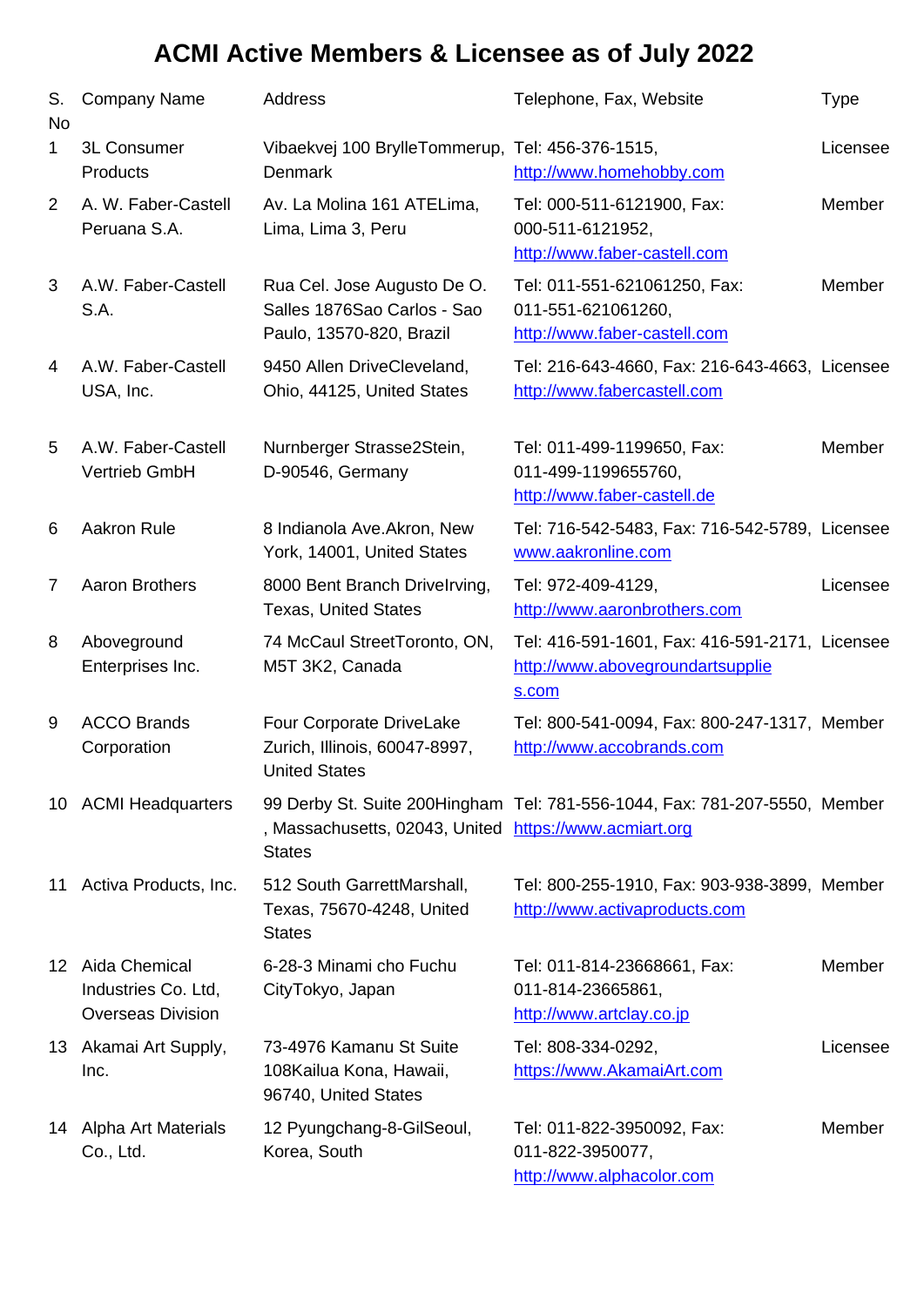|    |                                                      | Connecticut, UbUUT, United<br><b>States</b>                                                      | <u>http://www.alvinco.com</u>                                                             |               |
|----|------------------------------------------------------|--------------------------------------------------------------------------------------------------|-------------------------------------------------------------------------------------------|---------------|
| 16 | Amalgamated<br>Specialties Corp.                     | Km 21 West Service<br>Rd.Muntinlupa City, Philippines                                            | Tel: 011-632-8421517, Fax:<br>011-632-8079297,<br>http://www.amspecial.com                | <b>Member</b> |
| 17 | Amazon Services,<br><b>LLC</b>                       | 207 Boren Ave NSeattle,<br>Washington, 98109, United<br><b>States</b>                            | Tel: 000-000-0000,<br>http://www.amazon.com                                               | Licensee      |
| 18 | Amazone                                              | bp5 zone industrielle hergla<br>Sousse, Tunisia, 4012, Tunisia                                   | Tel: 216-561-05126, Fax:<br>002-167-3251160,<br>https://http://amazone-colours.c<br>$om/$ | Licensee      |
| 19 | <b>Ambitious BR Art</b><br>Products (OPC) Pvt<br>Ltd | 802-AGurgaon, Haryana,<br>120009, India                                                          | Tel: 919-811-855885,<br>https://www.ambitiousindia.com                                    | Member        |
|    | 20 American Art Clay<br>Co., Inc.                    | 6060 Guion Rd.Indianapolis,<br>Indiana, 46254, United States                                     | Tel: 800-925-5195, Fax: 317-248-9300, Member<br>http://www.amaco.com                      |               |
| 21 | <b>American Teaching</b><br>Supply                   | 3001 N. 33rd AvePhoenix,<br>Arizona, 85017, United States                                        | Tel: 602-424-8688, Fax: 602-424-8680, Licensee<br>http://www.teachingstuff.com            |               |
|    | 22 Amos Corporation                                  | Choyang Bldg.<br>8Fl.Kangnam-Ku, 135-090,<br>Korea, South                                        | Tel: 011-822-34520133, Fax:<br>011-822-34520277,<br>http://amosyoun.en.ec21.com           | Member        |
| 23 | Argiles Bisbal S.L.                                  | Polig. Ind. Sector<br>5Corca-Girona, 17121, Spain                                                | Tel: 003-497-2644815,<br>https://www.argilesbisbal.com                                    | Member        |
|    | 24 Art & Frame of<br>Sarasota, Inc.                  | 1055 S. Tamiami Trail Ste.<br>102Sarasota, Florida, 34236,<br><b>United States</b>               | Tel: 941-366-2301, Fax: 941-366-1352, Licensee<br>http://www.in2art.com                   |               |
| 25 | Art Accent, LLC dba<br><b>Art Creations</b>          | 7351 COMMONS<br>BLVDChattanooga, Tennessee, http://www.art-creations.com<br>37421, United States | Tel: 423-531-7606,                                                                        | Licensee      |
|    | 26 Art Arch Ltd.                                     | Nanhe Industry Park Jinlai<br>RoadTianjin, 300382, China                                         | Tel: 011-862-223983586, Fax:<br>011-862-223980555,<br>http://www.arts-arch.com            | Member        |
| 27 | <b>Art Essentials</b>                                | 32 East Victoria StreetSanta<br>Barbara, California, 93101,<br><b>United States</b>              | Tel: 805-965-5456,<br>https://sbartessentials.com                                         | Licensee      |
|    | 28 Art Institute Glitter, Inc 720 North Balboa       | StreetCottonwood, Arizona,<br>86326, United States                                               | Tel: 928-639-0805, Fax: 928-639-4699, Member<br>https://www.artglitter.com                |               |
|    |                                                      |                                                                                                  |                                                                                           |               |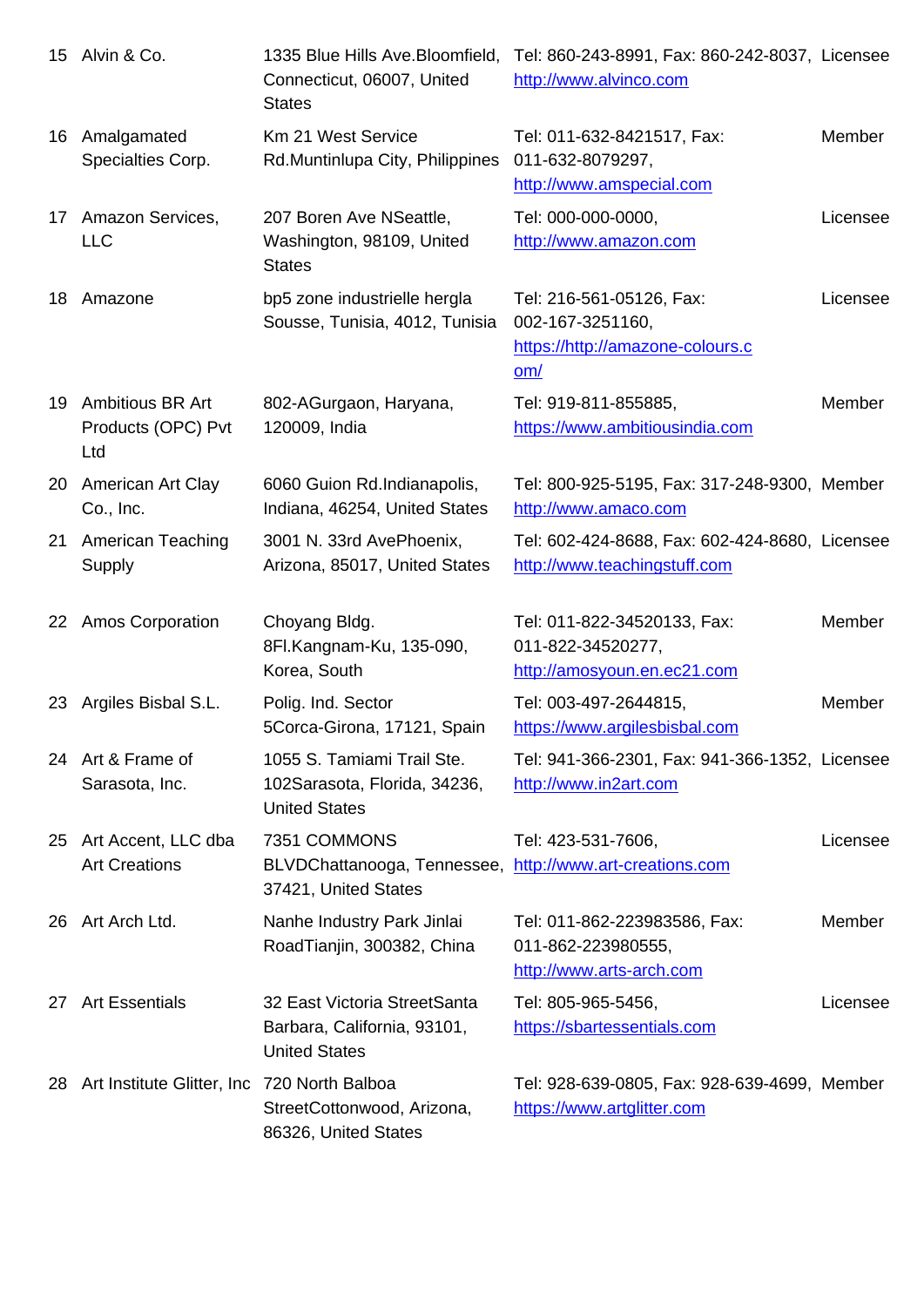|    |                                                         | Ave.iviinneapolis, iviinnesota,<br>55406, United States                                         | <u>http://www.artmaterialsoniine.co</u><br>m                                                                                                |          |
|----|---------------------------------------------------------|-------------------------------------------------------------------------------------------------|---------------------------------------------------------------------------------------------------------------------------------------------|----------|
|    | 30 Art Spectrum<br>Manufacturing<br>Company             | <b>Newmarket Business Park</b><br>Building 2 43 Scanlon<br>DriveEpping, VIC, 3076,<br>Australia | Tel: 011-613-93879799, Fax:<br>011-613-93880744,<br>http://www.artspectrum.com.au                                                           | Member   |
| 31 | <b>Art Supply</b><br>Enterprises,<br>Inc./MacPherson\'s |                                                                                                 | 1375 Ocean AvenueEmeryville, Tel: 510-768-6640, Fax: 510-653-2253, Member<br>California, 94608, United States http://www.machphersonart.com |          |
|    | 32 Art Supply Warehouse 6672 Westminster                | Blvd. Westminster, California,<br>92683, United States                                          | Tel: 714-742-9506, Fax: 714-895-6701, Licensee<br>https://www.artsupplywarehouse.c<br>$om$                                                  |          |
|    | 33 Artel S.A.I.C.                                       | PO Box 132111Quilicura,<br>Santiago, Chile                                                      | Tel: 011-562-3901540, Fax:<br>011-562-3901547, http://www.artel.cl                                                                          | Member   |
|    | 34 Arteza Inc.                                          | 1801 NE 123rd StNorth Miami,<br>Florida, 33181, United States                                   | Tel: 440-796-4077, https://Arteza.com                                                                                                       | Member   |
| 35 | Artisan/Santa Fe                                        | 2601 Cerrillos RoadSanta Fe,<br>New Mexico, 87505, United<br><b>States</b>                      | Tel: 505-954-4179,<br>http://www.artisansantafe.com                                                                                         | Licensee |
|    | 36 Artist and Craftsman                                 | 540 Deering AvenuePortland,<br>Maine, 04103, United States                                      | Tel: 207-772-7272, Fax: 207-772-0001, Licensee<br>http://www.artistcraftsman.com                                                            |          |
|    | 37 Artist Supplies &<br>Products                        | 21850 Watertown<br>RoadWaukesha, Wisconsin,<br>53186, United States                             | Tel: 262-797-8101, Fax: 262-797-8101, Member<br>https://www.gilderspaste.com                                                                |          |
|    | 38 ArtMart, Inc                                         | 2355 S. Hanley RoadSt. Louis,<br>Missouri, 63144, United States                                 | Tel: 314-781-9999, Fax: 314-781-3121, Licensee<br>http://www.artmartstl.com                                                                 |          |
|    | 39 Artmate Co., Ltd.                                    | 4F 50 Zonghua RoadNanjing,<br>210001, China                                                     | Tel: 011-862-552852742, Fax:<br>011-862-552254456,<br>http://www.artmate.cn/                                                                | Member   |
| 40 | <b>Asel Art Supply</b>                                  | 2701 Cedar SpringsDallas,<br>Texas, 75201, United States                                        | Tel: 214-871-2425, Fax: 214-871-0007, Licensee<br>https://www.aselart.com                                                                   |          |
|    | 41 Avery Products<br>Corporation                        | 50 Pointe DriveBrea, California,<br>92821, United States                                        | Tel: 714-674-8503, Fax: 714-674-6910, Member<br>http://www.avery.com                                                                        |          |
|    | 42 B & B Etching<br>Products, Inc.                      | 19721 N. 98th AvenuePeoria,<br>Arizona, 85382, United States                                    | Tel: 623-933-4567, Fax: 623-815-9095, Member<br>http://www.etchall.com                                                                      |          |
|    | 43 Beam Paints                                          | 53 Corbiere RdM'chigeeng,<br>Ontario, P0P 1G0, Canada                                           | Tel: 705-348-0537,<br>https://Beampaints.com                                                                                                | Member   |
|    |                                                         |                                                                                                 |                                                                                                                                             |          |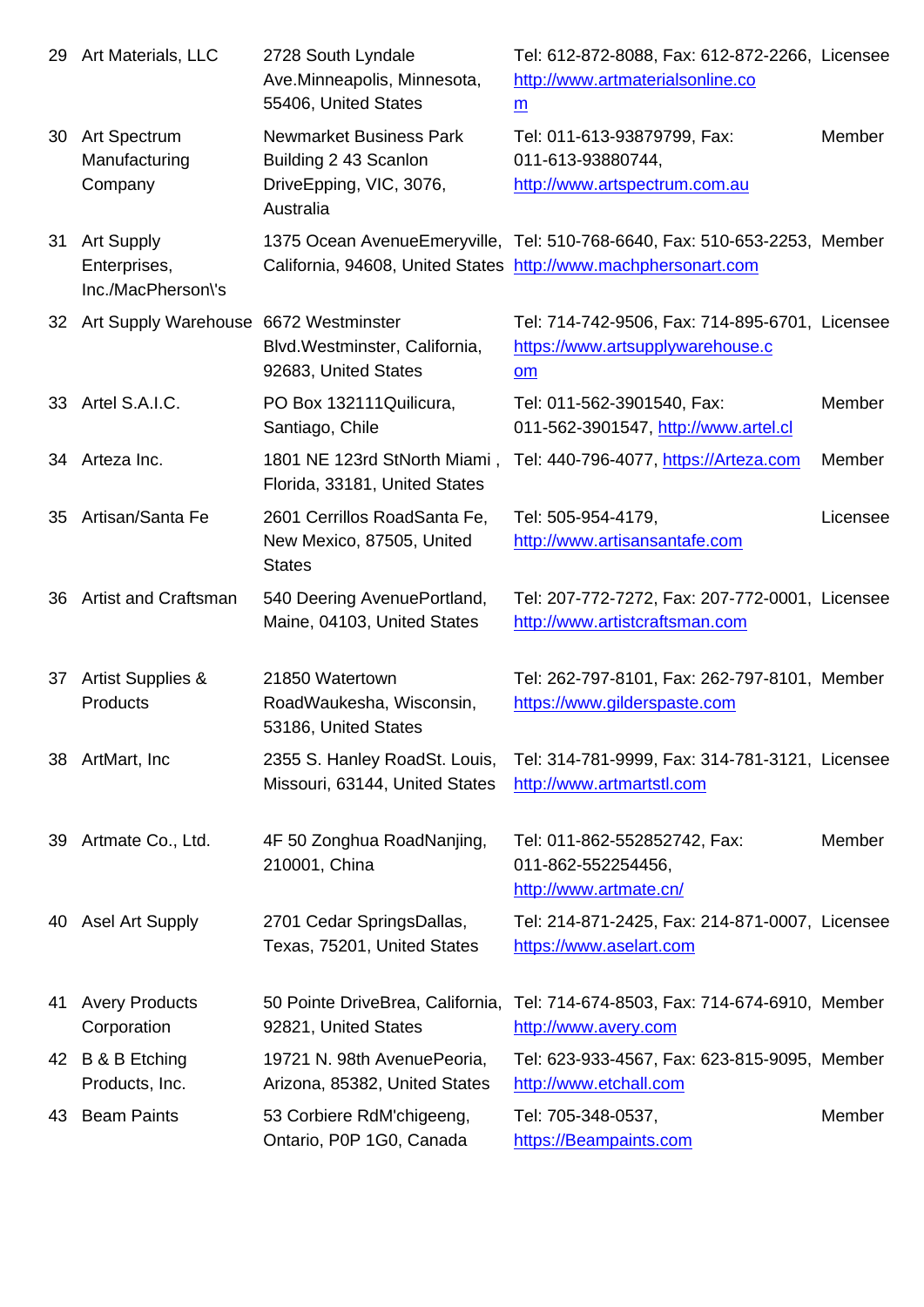|     |                                                                                               | Belluminingpo, 315801, China                                                          | UTT-805-7450780Z59,<br>http://www.beifa.com/en                                   |          |
|-----|-----------------------------------------------------------------------------------------------|---------------------------------------------------------------------------------------|----------------------------------------------------------------------------------|----------|
| 45  | <b>BIC Corporation</b>                                                                        | One BIC Way Suite 1 Shelton,<br>Connecticut, 06484, United<br><b>States</b>           | Tel: 203-783-2000, Fax: 203-783-2081, Member<br>http://www.bicworld.com          |          |
|     | Frames                                                                                        | 46 Binders Art Supplies & 3330 Piedmont RoadAtlanta,<br>Georgia, 30305, United States | Tel: 404-237-6331, Fax: 404-760-1979, Licensee<br>http://www.bindersart.com      |          |
| 47  | <b>Blick Art Materials,</b><br><b>LLC</b>                                                     | Renaissance PlaceHighland<br>Park, Illinois, 60035-3151,<br><b>United States</b>      | Tel: 847-681-6800, Fax: 847-266-8775, Member<br>http://www.dickblick.com         |          |
| 48  | Blue Rooster Arts, Inc.                                                                       | 4661 Hollywood BlvdLos<br>Angeles, California, 90027,<br><b>United States</b>         | Tel: 323-302-5613,<br>https://blueroosterart.com                                 | Licensee |
|     | 49 Brand Innovators, Inc.                                                                     | 15865 SW 74th Ave Ste<br>110Tigard, Oregon, 97224,<br><b>United States</b>            | Tel: 503-443-1933, Fax: 503-443-1990, Licensee<br>http://www.brandinnovators.net |          |
|     | 50 Brevillier Urban &<br>Sachs GmbH & Co.<br>KG                                               | Am Anger 17024, Hirm, Austria Tel: 011-432-687542450, Fax:                            | 011-432-68754245549,<br>http://apassionforpencils.com                            | Member   |
| 51  | Brush Crazy by Art<br>Waves LLC                                                               | 2047 Sussex LaneColorado<br>Springs, Colorado, 80909,<br><b>United States</b>         | Tel: 719-368-2525,<br>https://brushcrazy.com                                     | Licensee |
|     | 52 Buncho Corporation                                                                         | C/o H. K. Holbein Inc. Williston,<br>Vermont, 05495-0555, United<br><b>States</b>     | Tel: 802-862-4573, Fax: 802-658-5889, Member<br>http://www.holbeinhk.com         |          |
|     | 53 C. Kreul GmbH & Co.<br>KG                                                                  | Carl-Kreul-Strasse 291352,<br>Hallerndorf, Germany                                    | Tel: 011-499-5459250, Fax:<br>011-499-545925101,<br>http://www.c-kreul.de        | Member   |
|     | 54 Captain Creative<br>Paint, Inc.                                                            | 2970 BLYSTONE<br>LANEDALLAS, Texas, 75220,<br><b>United States</b>                    | Tel: 773-991-6087,<br>https://captaincreativepaint.com                           | Licensee |
| 55  | Caran d'Ache SA                                                                               | Chemin du Foron 19<br>CH-1226Thonex-Geneve,<br>Switzerland                            | Tel: 011-412-28690101, Fax:<br>011-412-28690135,<br>http://www.carandache.ch     | Member   |
| 56. | <b>Cematron LLC</b>                                                                           | 14348 SW 11th StPembroke<br>pines, Florida, 33027, United<br><b>States</b>            | Tel: 224-221-7629,<br>https://www.cematron.com                                   | Licensee |
| 57  | <b>Central Florida</b><br><b>Sunshine Distributors</b><br><b>DBA Classic Sand</b><br>and Play | 4601 SW 34th St. STE.<br>100Orlando, Florida, 32811,<br><b>United States</b>          | Tel: 321-948-9544,<br>https://www.classicsandandplay.c<br>$om$                   | Member   |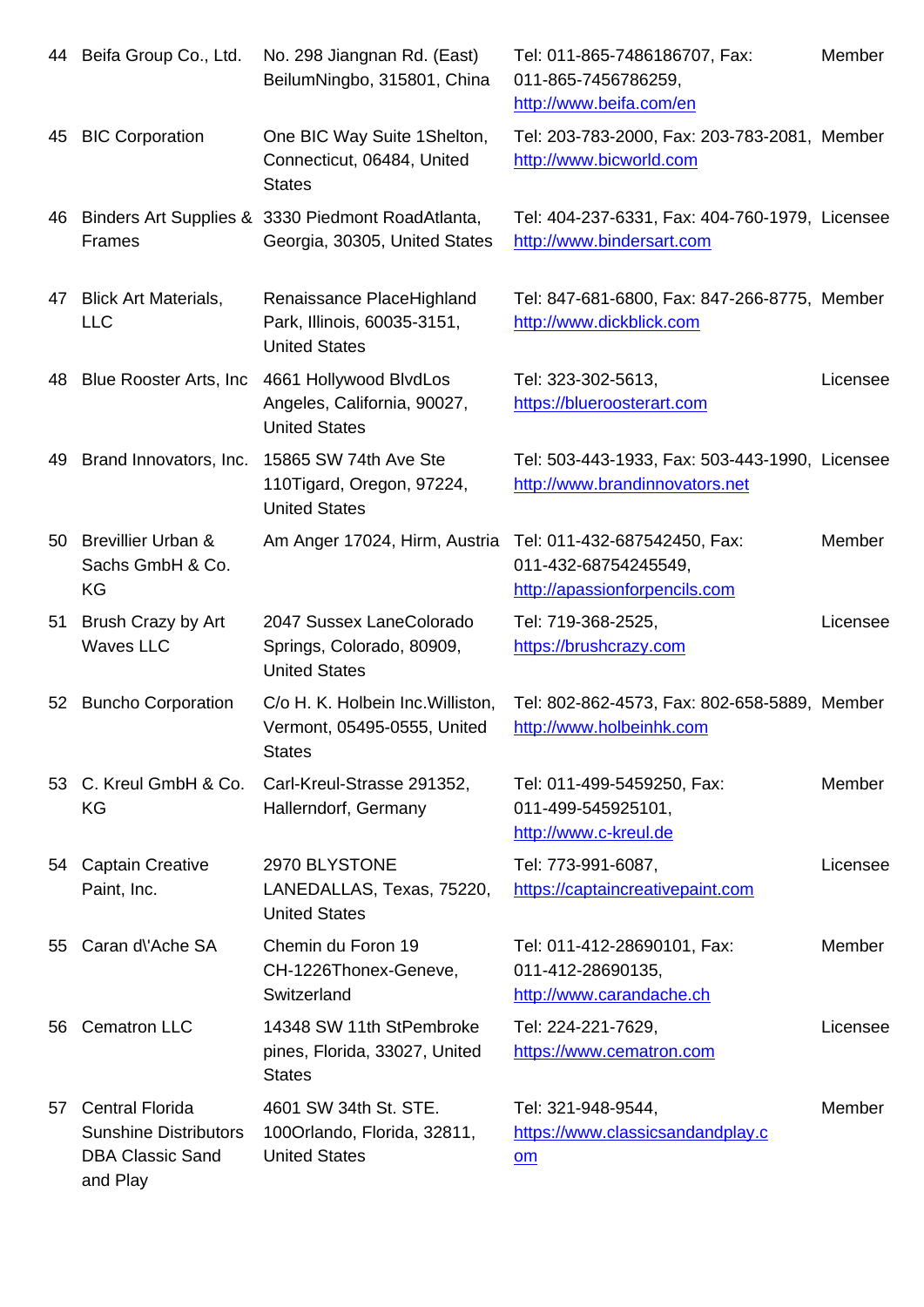|     |                                           | ESPARREGUERA, Barcelona, UT1-349-311094T1,<br>Spain                                                           | http://www.sio-2.com/en_US                                                                                                         |          |
|-----|-------------------------------------------|---------------------------------------------------------------------------------------------------------------|------------------------------------------------------------------------------------------------------------------------------------|----------|
| 59  | Certified Color Corp.                     | 1441 W. Collins AvenueOrange<br>, California, 92867, United<br><b>States</b>                                  | Tel: 714-997-7519, Fax: 714-997-1142, Member<br>http://www.certifiedcolorcorpora<br>tion.com                                       |          |
| 60. | <b>Chalk Couture</b>                      | 6810 S. 300 W. #1Midvale,<br>Utah, 84047, United States                                                       | Tel: 385-800-3365,<br>https://www.chalkcouture.com                                                                                 | Licensee |
| 61  | Image                                     | Chalk Ink / Div. Studio P.O. Box 40399Austin, Texas,<br>78704, United States                                  | Tel: 512-457-0522,<br>http://www.chalkink.com                                                                                      | Licensee |
| 62  | Chameleon Art<br>Products Ltd.            | Unit 23 Bolney Grange<br><b>Business Park Stairbridge</b><br>LaneWest Sussex, RH17 5PB,<br>United Kingdom     | Tel: 011-441-444236172,<br>http://www.chameleonap.com                                                                              | Member   |
| 63  | Changchun Chengji<br>Technology Co., Ltd. | RM 601 6/F Building D No.155<br>Jinhe Street Gaoxin District<br>Changchun CHINAChangchun,<br>Changchun, China | Tel: 131-897-40314,<br>https://www.amazon.com/s?k=spree<br>y&dc&ref=a9_asc_1                                                       | Licensee |
| 64. | Charles J. Becker &<br>Bro, Inc.          | New Jersey, 08110, United<br><b>States</b>                                                                    | 1500 Melrose HwyPennsauken, Tel: 856-792-9292, Fax: 856-792-4500, Licensee<br>http://www.shopbecker.com                            |          |
| 65  | <b>Charles Leonard</b><br>Company         | P.O. Box 18048Hauppauge,<br>New York, 11788, United<br><b>States</b>                                          | Tel: 631-273-6700, Fax: 631-273-6777, Member<br>http://www.charlesleonard.com                                                      |          |
| 66  | Chartpak                                  | One River RoadLeeds,<br>Massachusetts, 01053, United<br><b>States</b>                                         | Tel: 800-628-1910, Fax: 413-586-9339, Member<br>http://www.chartpak.com                                                            |          |
| 67  | Charvin S.A.R.L                           | 473 Route De Bord De<br>Mer06270 Villeneuve, Loubet,<br>France                                                | Tel: 011-049-3737154, Fax:<br>011-049-3732859,<br>http://www.charvin-arts.com                                                      | Member   |
| 68  | Inc                                       | North Carolina, 28607, United<br><b>States</b>                                                                | Cheap Joel's Art Stuff, 374 Industrial Park DriveBoone, Tel: 828-263-0793, Fax: 828-262-0795, Licensee<br>http://www.cheapjoes.com |          |
| 69. | <b>Chelsea Classical</b><br>Studio        | 526 West 26th StreetNew York,<br>New York, 10001, United<br><b>States</b>                                     | Tel: 212-255-0206,<br>https://www.chelseaclassicalstud<br>io.com                                                                   | Member   |
| 70. | Chroma, Inc.                              | 205 Bucky DriveLititz,<br>Pennsylvania, 17543, United<br><b>States</b>                                        | Tel: 717-626-8866, Fax: 717-626-9292, Member<br>http://www.chromaonline.com                                                        |          |
| 71  | Clay and Paint<br>Factory S.A.            | Rue Du Dossay 34020, Wandre Tel: 011-324-3459962, Fax:<br>(Liege), Belgium                                    | 011-324-3459969,<br>http://www.darwi.com                                                                                           | Member   |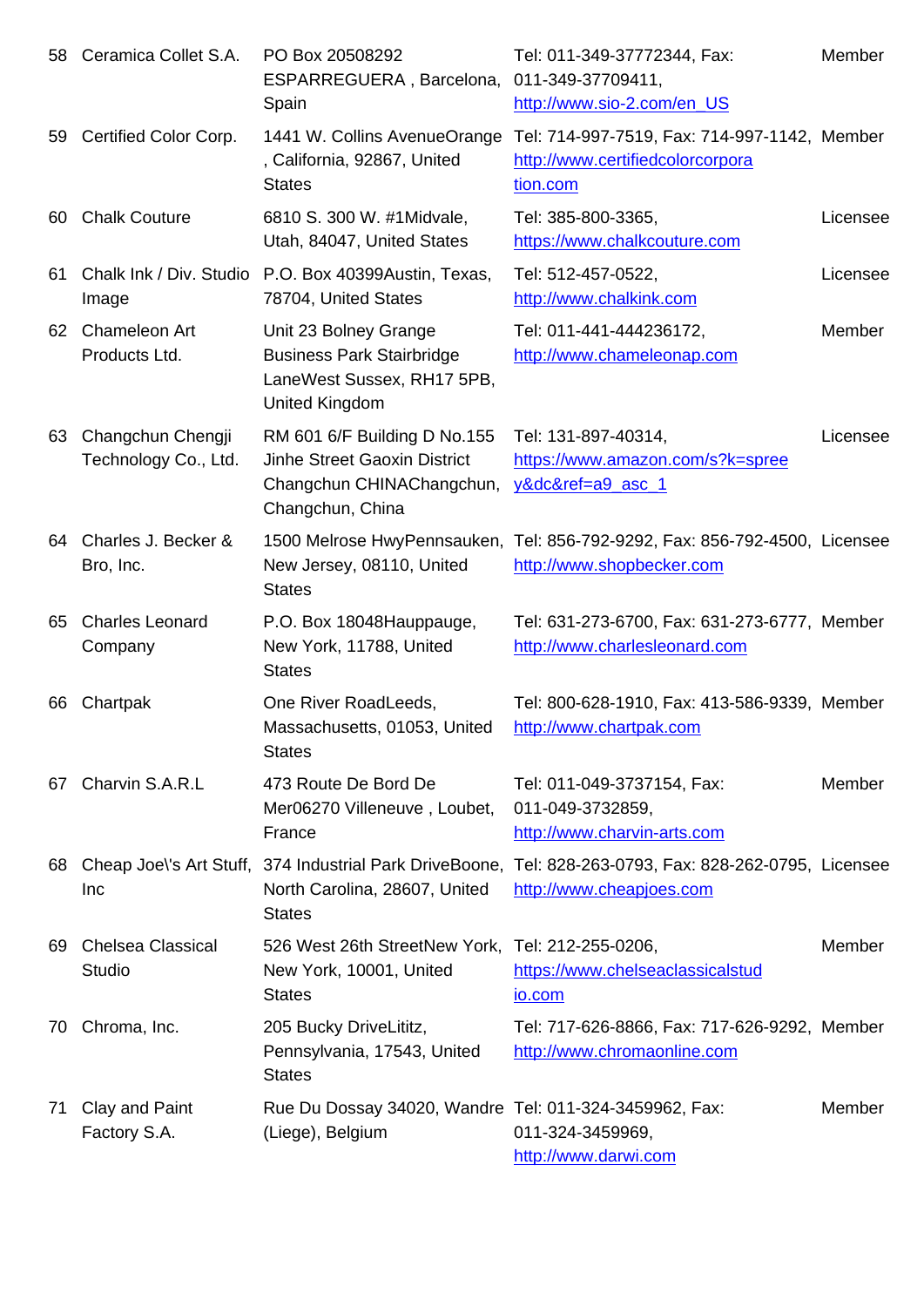|     |                                             |                                                                                                         | California, 91786, United States https://CMSCHOOLSUPPLY.COM                                        |          |
|-----|---------------------------------------------|---------------------------------------------------------------------------------------------------------|----------------------------------------------------------------------------------------------------|----------|
| 73. | ColArt Americas, Inc.                       | Jersey, 08855-1396, United<br><b>States</b>                                                             | P.O. Box 1396Piscataway, New Tel: 732-562-0770, Fax: 732-562-0941, Member<br>http://www.colart.com |          |
| 74  | Colorantes<br>Importados                    | Calle 10 No. 20 Col. San Pedro<br>de Los PinosDeleg. Alvaro<br>Obregon, México, C.P.<br>01180, Mexico   | Tel: 011-525-556628292, Fax:<br>011-525-591495556,<br>http://www.colorim.com                       | Member   |
| 75  | <b>Colorfin LLC</b>                         | 65 Willow StreetKutztown,<br>Pennsylvania, 19530, United<br><b>States</b>                               | Tel: 484-646-9900, Fax: 484-646-9901, Member<br>http://colorfin.com                                |          |
| 76  | <b>Commercial Art</b><br>Supply, Inc.       | 7830 Byron Dr. Suite 10 Riviera<br>Beach, Florida, 33404, United<br><b>States</b>                       | Tel: 561-293-3538,<br>http://www.nationalartsupply.com                                             | Licensee |
| 77. | Conte                                       | C/o Winsor &<br>Newton/ColArtLondon,<br>W114AJ, England                                                 | Tel: 011-442-084243270, Fax:<br>011-442-084243317,<br>http://www.colart.com                        | Licensee |
| 78. | Cra-Z-Art Corporation                       | c/o LaRose IndustriesRandolph<br>, New Jersey, 07869, United<br><b>States</b>                           | Tel: 973-543-2037, Fax: 973-543-1914, Member<br>http://www.cra-z-art.com                           |          |
| 79  | <b>Craftsies Art Supplies</b>               | 2039 Golden Briar TrailOakville, Tel: 190-599-94327,<br>Ontario, L6H 4N4, Canada                        | https://craftsiesartsupplies.com                                                                   | Member   |
| 80  | Cranfield Colours Ltd.                      | 44-47 Springvales Industrial<br>EstateCwmbran, Torfaen, NP44 011-440-1633864354,<br>5BB, United Kingdom | Tel: 011-440-1633861421, Fax:<br>http://www.cranfield-colours.co.<br>uk                            | Member   |
| 81  | Crayola Canada                              | P. O. Box 120 Lindsay, Ontario,<br>K9V 4R8, Canada                                                      | Tel: 705-324-6105, Fax: 705-324-3511, Licensee<br>http://www.crayola.ca                            |          |
| 82  | Crayola LLC                                 | P.O. Box 431 Easton,<br>Pennsylvania, 18042-0431,<br><b>United States</b>                               | Tel: 610-253-6272, Fax: 610-250-5810, Member<br>http://www.crayola.com                             |          |
| 83  | <b>Creative Mark</b><br>International, LLC. | 2352 Putters WayRaleigh,<br>North Carolina, 27614, United<br><b>States</b>                              | Tel: 619-316-9913,<br>http://www.creativemark.de                                                   | Member   |
| 84. | <b>Creative Memories</b>                    | C/o The Antioch CompanySaint Tel: 320-529-5146,<br>Cloud, Minnesota, 56302,<br><b>United States</b>     | http://www.creativememories.com                                                                    | Licensee |
| 85  | <b>Creative Paperclay</b><br>Co., Inc.      | 79 Daily Dr. Suite 101 Camarillo<br>, California, 93010, United<br><b>States</b>                        | Tel: 805-484-6648, Fax: 805-484-8788, Member<br>http://www.paperclay.com                           |          |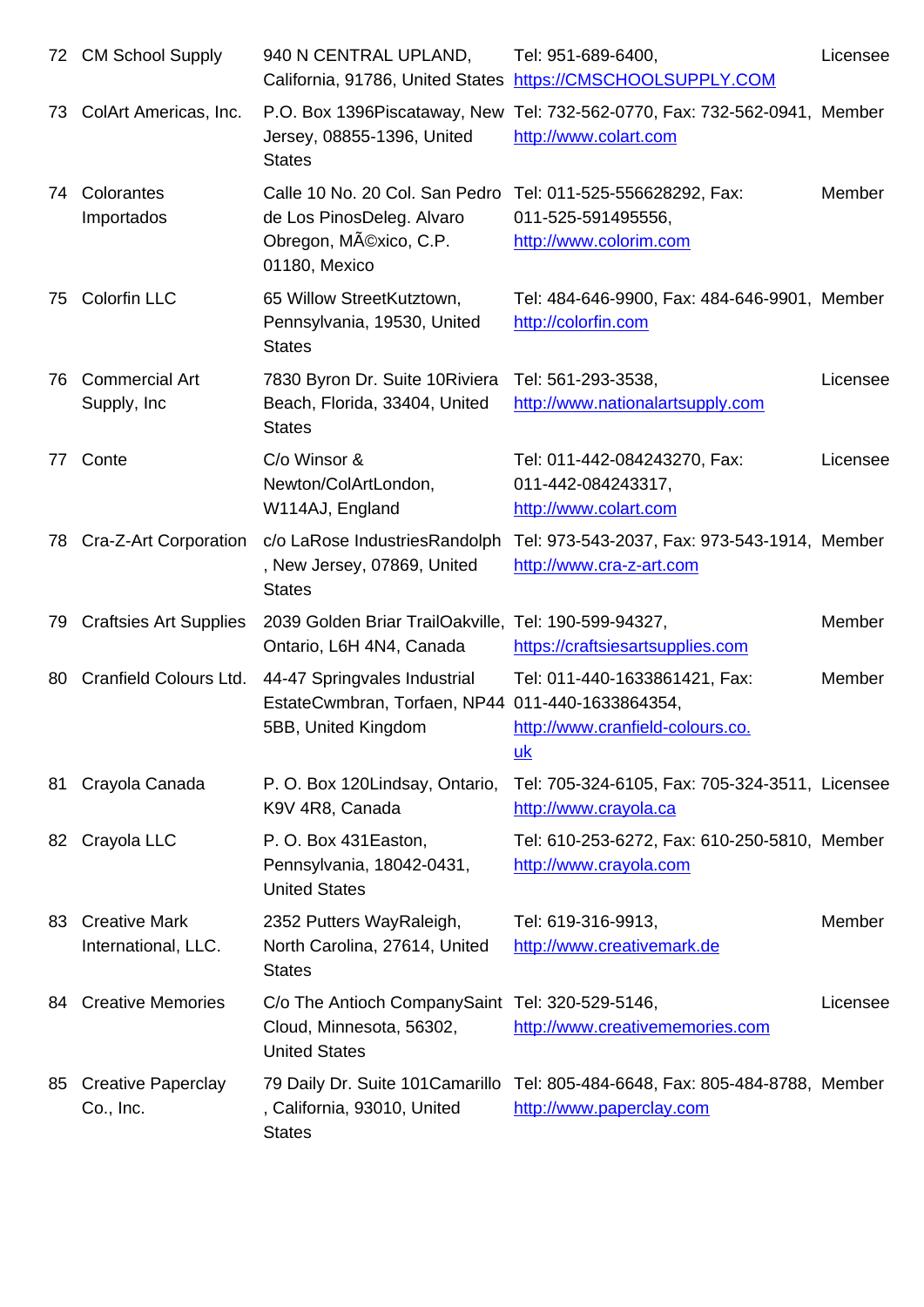|    | Products                        | Illinois, buusu, United States                                                                                           | $841 - 511 - 4814$<br>https://www.crescentcreativeprod<br>ucts.com                                     |          |
|----|---------------------------------|--------------------------------------------------------------------------------------------------------------------------|--------------------------------------------------------------------------------------------------------|----------|
|    | 87 CRI 2000, L.P.               | 224 San Diego Ave. Ste.<br>223San Diego, California,<br>92110, United States                                             | Tel: 619-543-1541, Fax: 877-542-1975, Licensee<br>http://www.cri2000.com                               |          |
| 88 | Crown Ball Pen Co.<br>Ltd.      | 176 Seobu-ro 1638beon-gil<br>Juchon-myeon Gimhae-si<br>Gyeongsangnam-do<br>koreaGimhae-City, Gyeongnam<br>, Korea, South | Tel: 825-320-7800, Fax: 825-320-7800, Member<br>http://www.crownpen.com                                |          |
| 89 | Daiso Industries Co.,<br>Ltd.   | 1-4-14 Yoshiyuki Higashi Saijo<br>Higashi Hiroshima-shi,,<br>Hiroshima, 739-8501, Japan                                  | Tel: 011-810-824200100, Fax:<br>011-082-4200102,<br>http://www.daiso-sangyo.co.jp                      | Licensee |
| 90 |                                 | Daler-Rowney Limited Southern Industrial Area Box<br>10Bracknell, Berkshire, RG12<br>8ST, England                        | Tel: 011-441-344461083, Fax:<br>011-441-344486511,<br>http://www.daler-rowney.com                      | Member   |
| 91 | Daniel Smith, Inc.              | 4150 First Avenue SouthSeattle<br>, Washington, 98134-5568,<br><b>United States</b>                                      | Tel: 206-812-5877, Fax: 206-223-0672, Member<br>http://www.danielsmith.com                             |          |
| 92 | Darice, Inc.                    | , Ohio, 44149, United States                                                                                             | 13000 Darice Pkwy.Strongsville Tel: 440-238-9150, Fax: 440-846-0991, Licensee<br>http://www.darice.com |          |
| 93 |                                 | David M. Mangelsen\'s 3457 S. 84th StreetOmaha,<br>Nebraska, 68124, United<br><b>States</b>                              | Tel: 402-391-4659,<br>https://www.mangelsens.com                                                       | Licensee |
|    | 94 DaVinci Artist Supply        | 132 W. 21st StreetNew York,<br>New York, 10011, United<br><b>States</b>                                                  | Tel: 212-871-0220, Fax: 212-871-0594, Licensee<br>http://www.davinciartistsupply.c<br>$om$             |          |
| 95 | DecoArt, Inc.                   | P. O. Box 386Stanford,<br>Kentucky, 40484, United States                                                                 | Tel: 800-367-3047, Fax: 606-365-9739, Member<br>http://www.decoart.com                                 |          |
| 96 | Deleter Inc.                    | 4-26-28 Kuji Takatsu<br>KuKawasaki City, -, Japan                                                                        | Tel: 011-448-505741, Fax:<br>011-448-505731, http://www.deleter.jp                                     | Licensee |
| 97 | <b>Demco EnCouleurs</b><br>Inc. | 5485 rue RamsaySt-Hubert,<br>Quebec, J3Y 2S3, Canada                                                                     | Tel: 450-443-8455, Fax: 450-443-2674, Member<br>http://www.demcoencouleurs.com                         |          |
| 98 | Derivan Pty. Ltd.               | Unit 4/23 Leeds St. Rhodes<br>2138, Sydney, Australia                                                                    | Tel: 011-612-97362022, Fax:<br>011-612-97363637,<br>http://www.derivan.com.au                          | Member   |
| 99 | <b>Derwent Pencil</b>           | Derwent House Jubilee Road<br>Workington, Cumbria, CA14<br>4HS, United Kingdom                                           | Tel: 441-900-609590,<br>https://www.derwentart.com/                                                    | Member   |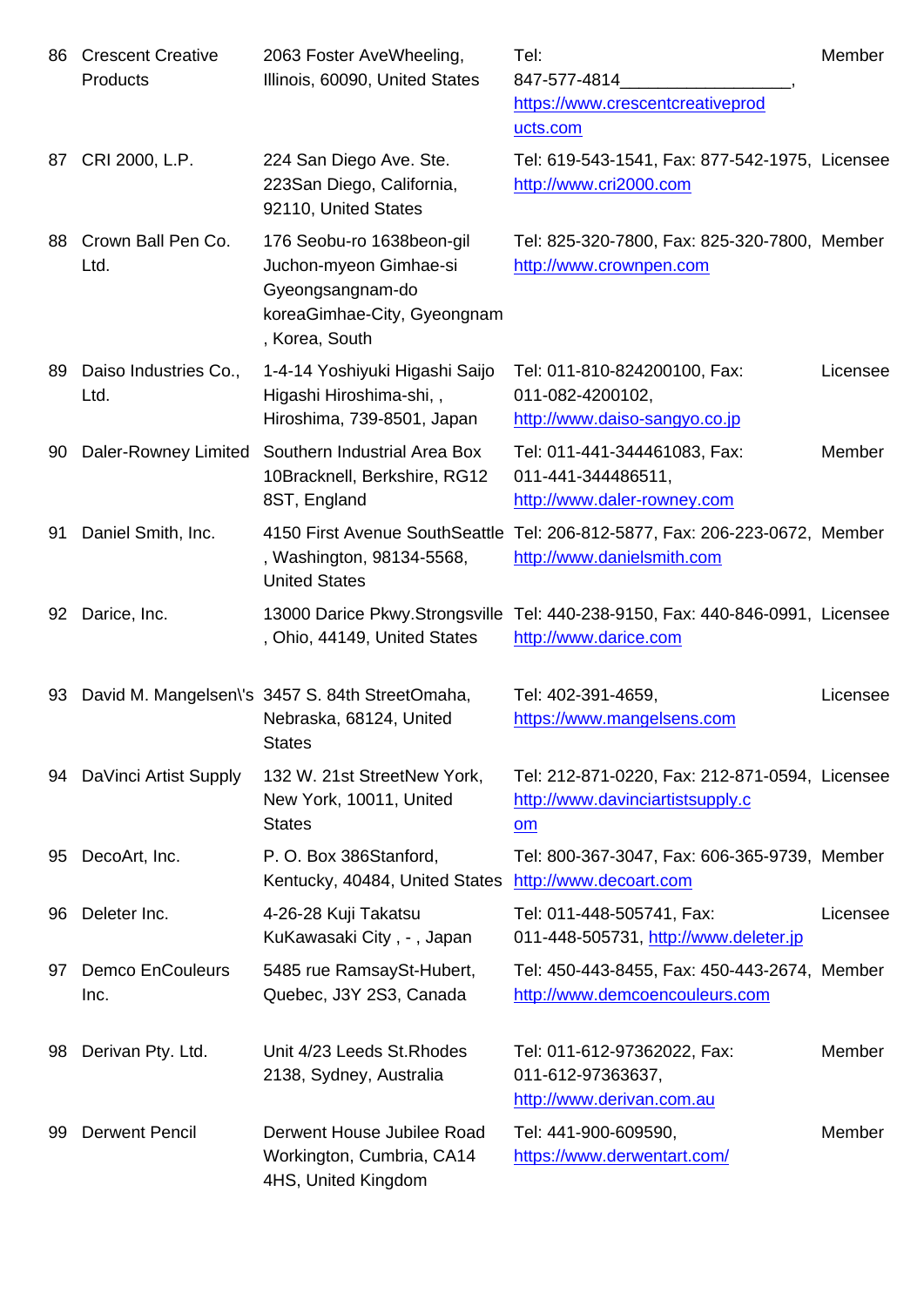|          | TUU COIOF TOOI, INC.                                            | , 80306, United States                                                                       | <u>http://www.arncolor.com</u>                                                                       |               |
|----------|-----------------------------------------------------------------|----------------------------------------------------------------------------------------------|------------------------------------------------------------------------------------------------------|---------------|
|          | <b>DINGBATS</b><br>101 NOTEBOOKS DMCC                           | Unit No: 2383 DMCC Business<br>Centre Level No 1Dubai, Dubai,<br><b>United Arab Emirates</b> | Tel: 961-301-5783,<br>https://www.dingbats-notebooks.c<br>$om$                                       | Licensee      |
|          | <b>Discount School</b><br>102 Supply / Excelligence<br>Learning | 20 Ryan Ranch Rd Suite<br>200Monterey, California,<br>93940, United States                   | Tel: 831-641-3013, Fax: 831-641-3086, Member<br>http://www.excelligencelearning.<br>com              |               |
|          | <b>DISTRIBUIDORA</b><br>103 RODIN SA DE CV                      | <b>BUENA SUERTE 51CIUDAD</b><br>DE MEXICO, CIUDAD DE<br>MEXICO, 13210, Mexico                | Tel: 555-454-7949,<br>https://www.rodin.com.mx                                                       | <b>Member</b> |
|          | Dixon Ticonderoga<br>104 Company                                | 2525 North Casaloma<br>DriveAppleton, Wisconsin,<br>54913, United States                     | Tel: 800-333-2545, Fax: 800-232-9396, Member<br>http://www.DixonUSA.com                              |               |
|          | Dong-A Teaching<br>105 Materials Co., Ltd.                      | 4F Samjung BuildingSeoul,<br>Namibia                                                         | Tel: 011-822-34436007, Fax:<br>011-824-26256104,<br>http://www.dongapen.com                          | Member        |
|          | Draw.TEC GmbH &<br>106 Co. KG                                   | Bahnhofswald 591448,<br>Emskirchen, Germany                                                  | Tel: 011-499-1048249783, Fax:<br>011-499-1048249785,<br>http://www.angora-colours.de                 | Member        |
| 107 Inc. | Dri Mark Products,                                              | 999 So. Oyster Bay Rd. Suite<br>312Bethpage, New York,<br>11714-1042, United States          | Tel: 516-484-6200, Fax: 516-484-6279, Member<br>http://www.drimark.com                               |               |
| 108      | <b>Duncan Enterprises</b>                                       | California, 93727, United States http://www.ilovetocreate.com                                | 5673 E. Shields AvenueFresno, Tel: 209-291-4444, Fax: 800-438-6226, Licensee                         |               |
|          | <b>Early Childhood</b><br>109 Resources                         | 2245 San Diego Ave. Ste.<br>127San Diego, California,<br>92110, United States                | Tel: 855-327-4543, Fax: 856-638-1171, Licensee<br>http://www.ecr4kids.com                            |               |
| 110      | <b>Economy Handicrafts</b>                                      | 932-46th StreetBrooklyn, New<br>York, 11218, United States                                   | Tel: 718-431-8300, Fax: 718-431-8309, Licensee<br>http://www.econocrafts.com                         |               |
|          | Educational<br>111 Equipment Co.                                | 845 Overholt RoadKent, Ohio,<br>44240, United States                                         | Tel: 330-474-2878, Fax: 330-673-4915, Member<br>http://www.educationalequipment.<br>com              |               |
| 112      | <b>EK Success</b>                                               | 100 DelawannaClifton, New<br>Jersey, 07014, United States                                    | Tel: 973-458-0092,<br>http://www.eksuccessbrands.com                                                 | Licensee      |
| 113      | Elle Cree, LLC                                                  | 11448 SE 27th AveMilwaukie,<br>Oregon, 97222, United States                                  | Tel: 503-380-6861,<br>https://www.elle-cree.com/                                                     | Licensee      |
| 114      | Essendant, Inc.                                                 | Illinois, 60015, United States                                                               | 1 Parkway North Blvd.Deerfield, Tel: 847-627-7000, Fax: 847-627-7607, Member<br>http://www.ussco.com |               |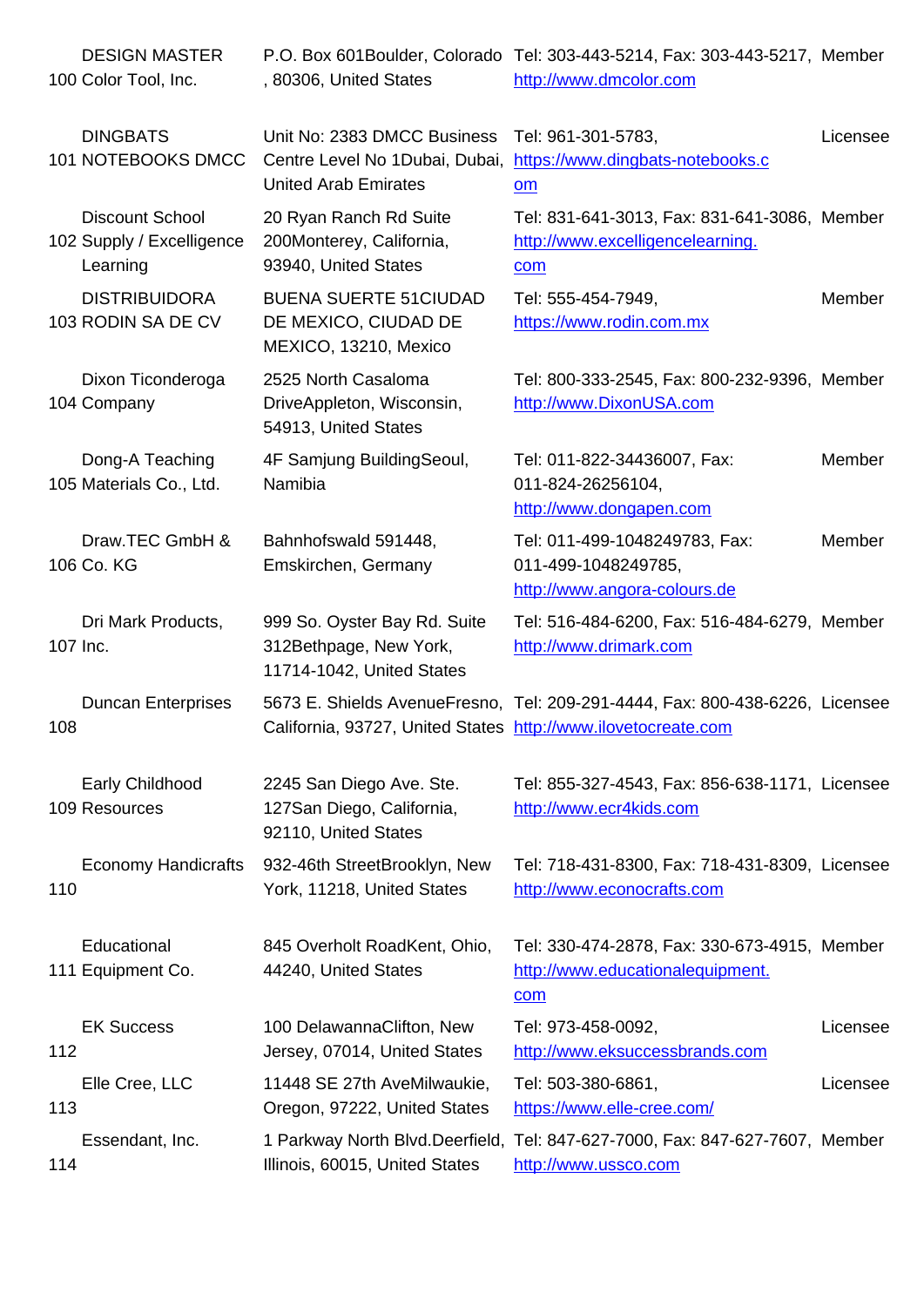| ााऽ |                                         | <u>Michigan, 49712, United States Intips://www.eternityarts.com</u>                                            |                                                                                |          |
|-----|-----------------------------------------|----------------------------------------------------------------------------------------------------------------|--------------------------------------------------------------------------------|----------|
| 116 | <b>ETIQ ETAL</b>                        | 71 chemin Gilbert<br>CHARMASSONMARSEILLE,,<br>13016, France                                                    | Tel: 003-349-1094801, Fax:<br>003-349-1257711,<br>https://achats@etiq-etal.com | Licensee |
| 117 | Factis, S.A.                            | Paratge Roques Blanques<br>S/NMont-Ras, , Spain                                                                | Tel: 011-349-72303200, Fax:<br>011-349-72304132,<br>http://www.milan.es        | Licensee |
| 118 |                                         | Fibro Source USA Inc. UNISON (Div. of Fibro Source<br>USA Inc.) San Diego, California,<br>92127, United States | Tel: 858-705-7942, Fax: 858-362-7777, Member<br>http://www.unisonproducts.com  |          |
| 119 |                                         | Fiebing Company, Inc. P.O. Box 694Milwaukee,<br>Wisconsin, 53201-0694, United<br><b>States</b>                 | Tel: 414-271-5011, Fax: 414-271-3769, Member<br>http://www.fiebing.com         |          |
| 120 |                                         | FloraCraft Corporation 1 Longfellow StreetLudington,<br>Michigan, 49431, United States                         | Tel: 231-845-3006, Fax: 231-845-0240, Licensee<br>http://www.floracraft.com    |          |
| 121 | Fort Pottery Co.                        | PO Box 204230Martinez,<br>Georgia, 30917, United States                                                        | Tel: 706-364-2296, Fax: 706-364-2297, Licensee<br>http://www.fortpottery.com   |          |
|     | <b>FRANCO QUIMICA</b><br><b>122 SAS</b> | Carrera 50 # 98A sur-58La<br>estrella, Antioquia, 055468,<br>Colombia                                          | Tel: 573-207-974397,<br>https://www.francoarte.com.co                          | Member   |
| 123 | G. Vermes B.V.                          | Katernstraat 11321NC, Almere Tel: 011-313-65313554, Fax:<br>, Netherlands                                      | 011-313-65316988,<br>http://www.vermes.nl                                      | Licensee |
|     | 124 (SHANGHAI) CO.,<br>LTD.             | GAEA ENTERPRISES B17 GAEA Bldg. No. 2751<br>Hutai Rd. Shanghai, Shanghai,<br>200436, China                     | Tel: 086-021-64519925,<br>https://http://www.chinagaea.cn                      | Licensee |
|     | Gallery On The Go,<br>125 Inc.          | 16694 E 105th Ave.Commerce<br>City, Colorado, 80022, United<br><b>States</b>                                   | Tel: 844-468-4386844,<br>http://www.GalleryOnTheGo.com                         | Licensee |
| 126 | Gelli Arts LLC                          | 525 S. 4th StreetPhiladelphia,<br>Pennsylvania, 19147, United<br><b>States</b>                                 | Tel: 267-457-3119, https://gelliarts.com Licensee                              |          |
|     | <b>General Pencil</b><br>127 Company    | P.O. Box 5311Redwood City,<br>California, 94063, United States http://www.generalpencil.com                    | Tel: 650-369-4889, Fax: 650-369-7169, Member                                   |          |
|     | <b>128 LLC</b>                          | GerWear International 711 15th AVE NE SUITE<br>216MINNEAPOLIS, Minnesota,<br>55413, United States              | Tel: 651-314-9789,<br>https://MILOARTSUPPLIES.COM                              | Licensee |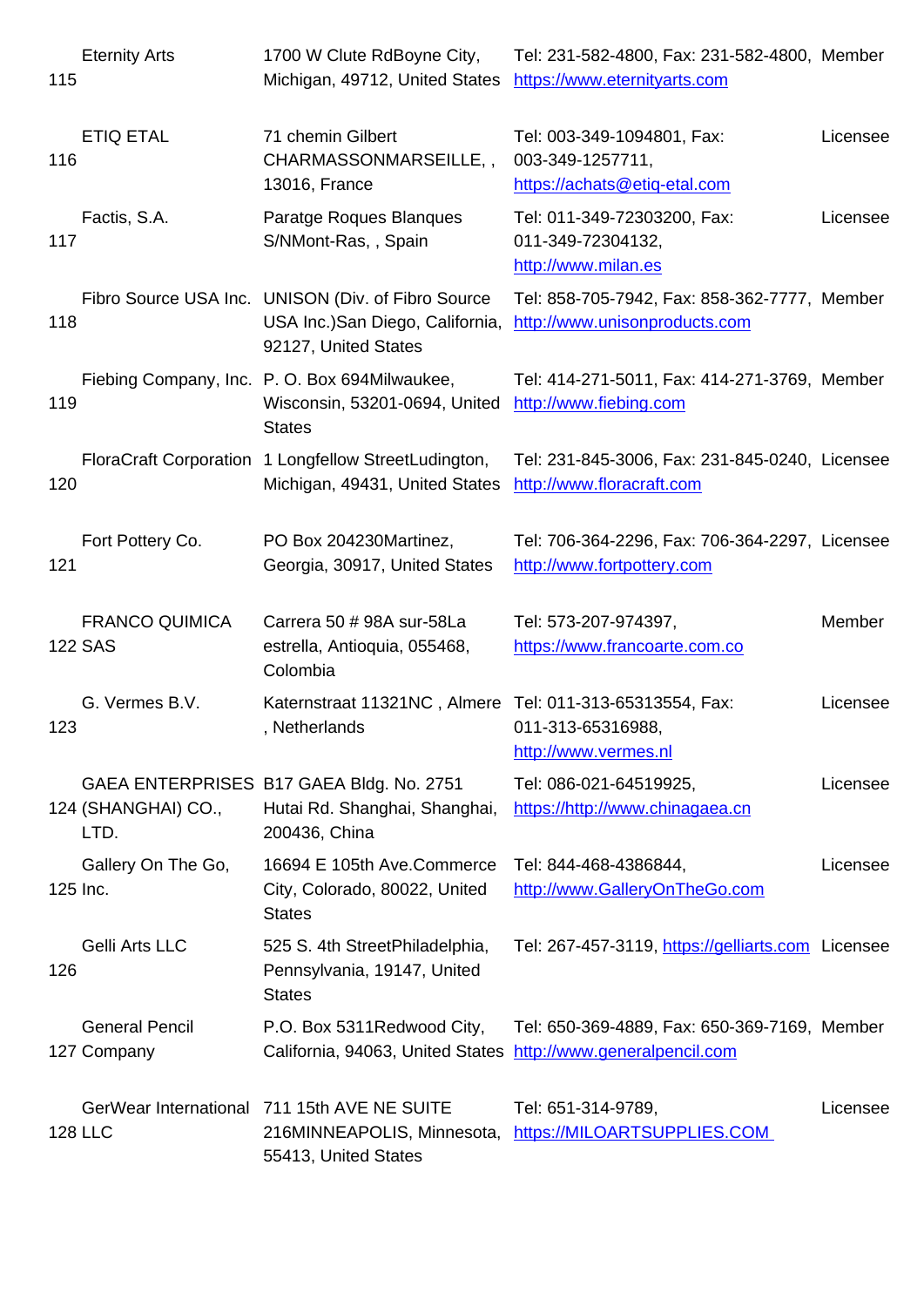| 1Z9 |                                                          | INEW JEISEY, U7UT6, UNITED<br><b>States</b>                                           | nttp://www.glitterex.com                                                      |          |
|-----|----------------------------------------------------------|---------------------------------------------------------------------------------------|-------------------------------------------------------------------------------|----------|
| 130 | <b>Global Creative Inc</b>                               | 2645 Suzanne Way Eugene,<br>Oregon, 97408, United States                              | Tel: 541-485-4881,<br>https://www.olomarker.com                               | Member   |
|     | Globe Chemical Ind.<br>131 Co.                           | 310-9 2-GA Seongsu-dong<br>Seoul, 04781, Korea, South                                 | Tel: 011-822-4641386, Fax:<br>011-822-4662062,<br>http://www.kidscrayon.com   | Member   |
| 132 | Graphaids Inc.                                           | 3030 S. La Cienega<br>Blvd.Culver City, California,<br>90232, United States           | Tel: 310-204-1212, Fax: 310-204-5730, Licensee<br>http://www.graphaids.com    |          |
|     | Grupo Azor Mexico<br>133 SAPI De C.V.                    | Poniente 128 #745Vallejo,<br>02300, Mexico                                            | Tel: 011-525-553685877, Fax:<br>011-525-591719604,<br>http://www.azor.com.mx  | Member   |
|     | Guangzhou<br>134 MAGI-WAP Culture<br>Articles Co. Ltd.   | No2 Tiancheng Rd LiangTian<br>DevelopmentBaiyun District,<br>Guangzhou, 510545, China | Tel: 011-862-037400003, Fax:<br>011-862-037401823,<br>http://www.mbcolour.com | Member   |
|     | H. R. Meininger<br>135 Company                           | 499 BroadwayDenver,<br>Colorado, 80203, United States                                 | Tel: 303-698-3838, Fax: 303-871-8676, Licensee<br>http://www.meininger.com    |          |
|     | H.A. Kidd And<br>136 Company Ltd.                        | 5 Northline Rd. Toronto, ON,<br>M4B 3P2, Canada                                       | Tel: 416-364-6451, Fax: 416-364-6485, Licensee<br>http://www.hakidd.com       |          |
| 137 | Handy Art, Inc.                                          | 365 Sunnyside Dr. Milton,<br>Wisconsin, 53563, United<br><b>States</b>                | Tel: 608-868-6873, Fax: 608-868-6233, Member<br>http://www.handyart.com       |          |
|     | 138 & Co. KG                                             | Hans Stockmar GmbH Borsigstrasse 7Kaltenkirchen,<br>D-24568, Germany                  | Tel: 011-494-191800930, Fax:<br>011-494-191800922,<br>http://www.stockmar.de  | Member   |
| 139 | Havo B.V.                                                | P.O. Box 3203850 AH, Ermelo,<br>Netherlands                                           | Tel: 011-313-41560854, Fax:<br>011-313-41551211,<br>http://www.havo.com/nl    | Member   |
|     | Hebei Chinjoo Art<br>140 Materials Technology<br>Co, Ltd | No 1 Chinjoo RoadGucheng<br>County, Hebei PR, China                                   | Tel: 031-856-89938,<br>http://www.chinjoo.com                                 | Member   |
| 141 | Henkel Ltd.                                              | Wood Lane EndHemel<br>Hempstead, Hertfordshire, HP2<br>4RQ, United Kingdom            | Tel: 011-441-442278044,<br>http://www.henkel.com                              | Member   |
|     | Higashiyama<br>142 Corporation                           | 7-575-1 Minami kyobate-cho<br>Nara city, Nara prefecture,<br>630-8141, Japan          | Tel: 817-426-21120, Fax:<br>817-426-21124,<br>http://www.east-hill.co.jp/     | Licensee |
| 143 | Highwater Clays, Inc.                                    | 600 Riverside DriveAsheville,<br>North Carolina, 28801, United<br><b>States</b>       | Tel: 828-252-6033, Fax: 828-253-3853, Member<br>http://www.highwaterclays.com |          |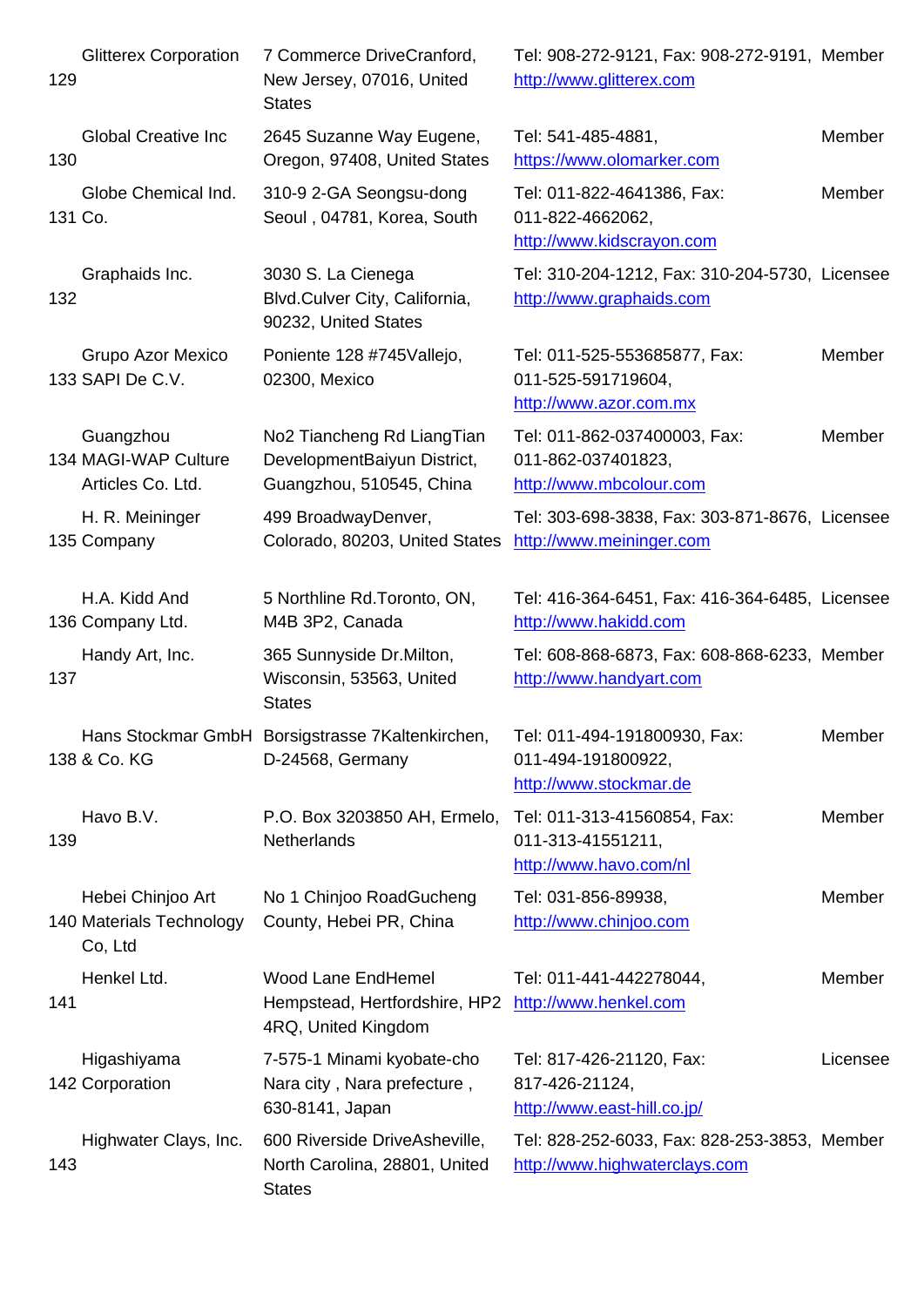|     | <u>144 Materiais</u>                         | DZZ, ireiand                                                                                            | nttps://www.nilisart.le                                                            |          |
|-----|----------------------------------------------|---------------------------------------------------------------------------------------------------------|------------------------------------------------------------------------------------|----------|
|     | 145 Ltd.                                     | Hindustan Pencils Pvt. 510 Himalaya House 79 Palton<br>RoadMumbai, Maharashtra,<br>400001, India        | Tel: 091-937-2803003, Fax:<br>091-222-2700858,<br>https://www.hindustanpencils.com | Member   |
| 146 | HK Holbein Inc.                              | 175 Commerce StreetWilliston,<br>Vermont, 05495-0555, United<br><b>States</b>                           | Tel: 802-862-4573, Fax: 802-658-5889, Member<br>http://www.holbeinhk.com           |          |
| 147 | Hobby Lobby                                  | 7707 S.W. 44th<br>StreetOklahoma City,<br>Oklahoma, 73179, United<br><b>States</b>                      | Tel: 405-745-1451, Fax: 405-745-6182, Licensee<br>https://hobbylobby.com           |          |
| 148 | Holbein Works Ltd.                           | c/o HK Holbein Inc. Williston,<br>Vermont, 05495-0555, United<br><b>States</b>                          | Tel: 802-862-4573, Fax: 802-658-5889, Member<br>http://holbeinamerica.com/         |          |
| 149 | Home Ideas Ltd                               | 71-75 Shelton StreetLondon,<br>England, WC2H 9JQ, United<br>Kingdom                                     | Tel: 004-474-53461811,<br>https://colortechnik.com/                                | Licensee |
|     | Hongkong Homesoul<br>150 Technology Co., Ltd | Room 402 #8 Bldg COFO<br>Robotic industrial park Bao\'an<br>Shenzhen ChinaSHENZHEN,<br>GuangDong, China | Tel: 008-618-503008660,<br>https://www.amazon.com/stores/GO<br>TIDEAL/page/83259F  | Licensee |
|     | Hornby Hobbies<br>151 Limited                | Westwood MargateKent, CT9<br>4JX, England                                                               | Tel: 011-440-1843233500, Fax:<br>011-440-1843233513,<br>http://www.hornby.com      | Member   |
| 152 | Hull\'s Art Supply                           | 1144 Chapel StNew Haven,<br>Connecticut, 06511, United<br><b>States</b>                                 | Tel: 203-865-2108, Fax: 203-865-2108, Licensee<br>https://www.hullsnewhaven.com    |          |
| 153 | Hwawon                                       | 2nd floor 95-1 Yongji-ro<br>Seongsan-guChangwon,<br>Gyeongsangnamdo, 51516,<br>Korea, South             | Tel: 821-099-677644,<br>https://hwawongo.com                                       | Licensee |
|     | Hyatt\'s Graphic<br>154 Supply Co., Inc.     | 910 Main StreetBuffalo, New<br>York, 14202, United States                                               | Tel: 716-884-8900, Fax: 716-884-3943, Licensee<br>http://www.hyatts.com            |          |
| 155 | Hygloss Products, Inc.                       | 45 Hathway StreetWallington,<br>New Jersey, 07507, United<br><b>States</b>                              | Tel: 973-458-1700, Fax: 973-458-1745, Licensee<br>http://www.hygloss.com           |          |
| 156 | ImpressArt                                   | 100 Executive Drive Suite<br>DEDGEWOOD, New York,<br>11717, United States                               | Tel: 631-940-8550, Fax: 631-254-1916, Licensee<br>http://www.impressart.com        |          |
| 157 |                                              | Industria Maimeri SpA Via Gianni Maimeri 1 Milano,<br>Italy                                             | Tel: 011-390-2906981, Fax:<br>011-390-290698999,<br>http://www.maimeri.it          | Member   |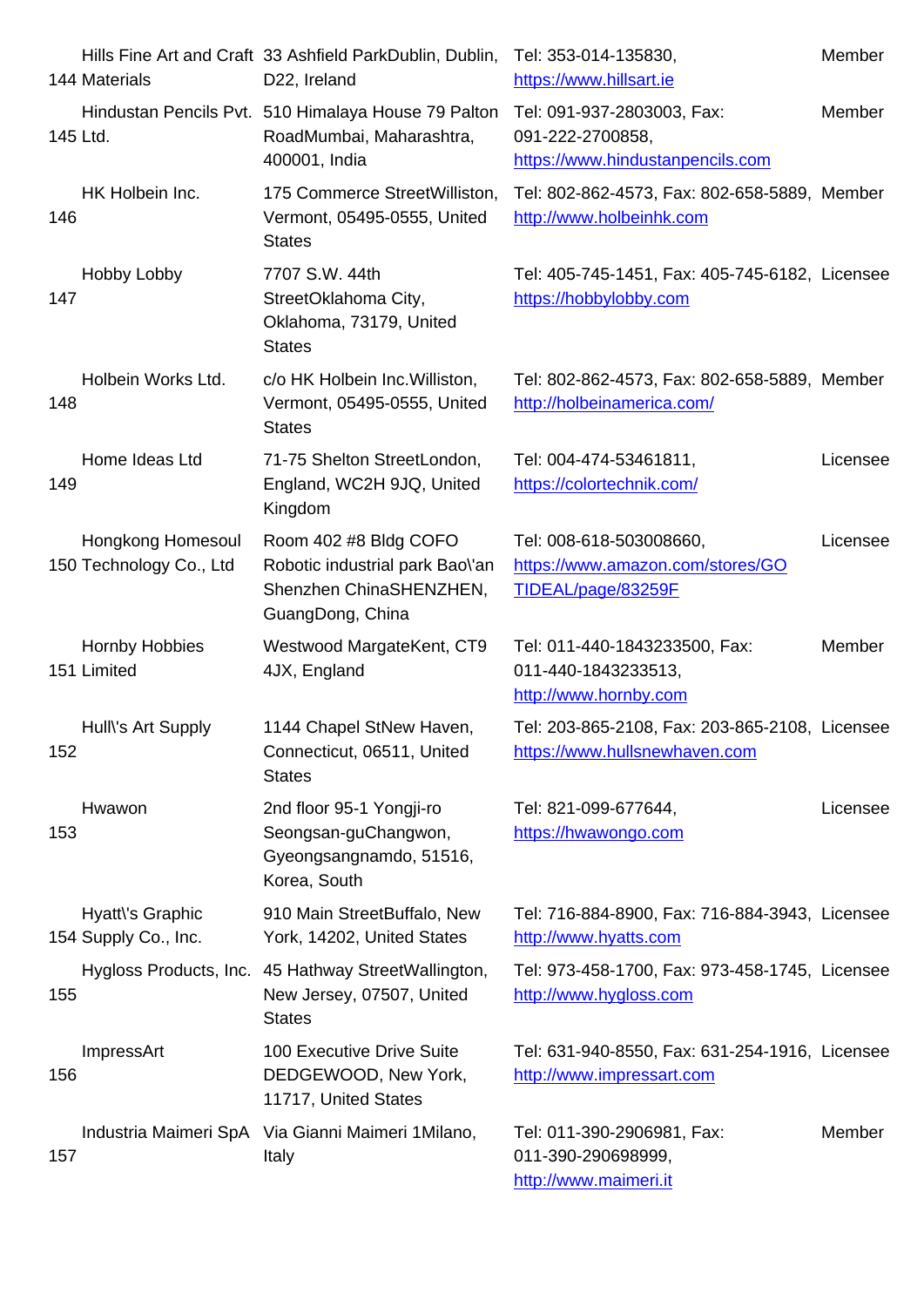|     | 158 LLU                                                                | TUUUCeanside, California,<br>92056, United States                                              | <u>NUD://WWW.INTLARRIVALS.com</u>                                               |          |
|-----|------------------------------------------------------------------------|------------------------------------------------------------------------------------------------|---------------------------------------------------------------------------------|----------|
| 159 | Interquim S.A.                                                         | 27 Ave. 33-85 Parque Global 2,<br>Guatemala, 01012, Guatemala                                  | Tel: 005-022-3171616, Fax:<br>005-022-4717243,<br>http://www.grupotucan.com     | Member   |
| 160 | Itoya Of America, Ltd.                                                 | 800 Sandhill AvenueCarson,<br>California, 90746, United States                                 | Tel: 310-527-4170,<br>http://www.itoya.com                                      | Member   |
| 161 | luile Inc                                                              | 6991 San Pedro Cir. Buena<br>park, California, 90620, United<br><b>States</b>                  | Tel: 626-636-6215,<br>https://iuilewatercolors.com                              | Member   |
|     | J.B. Gury<br>162 Manufacturing<br>Company                              | 10270 Page Industrial<br>Blvd.Saint Louis, Missouri,<br>63132, United States                   | Tel: 314-427-1600, Fax: 314-427-6062, Licensee<br>http://www.jbgury.com         |          |
|     | Jack Richeson & Co.,<br>163 Inc.                                       | P. O. Box 160Kimberly,<br>Wisconsin, 54136-0160, United<br><b>States</b>                       | Tel: 920-738-0744, Fax: 800-233-2545, Member<br>http://www.richesonart.com      |          |
| 164 | <b>Jacksons Art Supplies</b>                                           | 1 Farleigh PlaceLondon,<br>London, N16 7SX, United<br>Kingdom                                  | Tel: 442-072-415876, Fax:<br>442-072-540088,<br>https://www.jacksonsart.co.uk   | Licensee |
| 165 | Jeece NZ Limited                                                       | 17B Farnham StreetAuckland,<br>Auckland, 1052, New Zealand                                     | Tel: 006-421-1108607,<br>https://www.jeecefinest.com/                           | Licensee |
| 166 | Jerry\'s Artarama                                                      | 6104 Maddry Oaks<br>CourtRaleigh, North Carolina,<br>27616, United States                      | Tel: 919-878-6782, Fax: 919-790-6676, Member<br>http://www.jerrysartarama.com   |          |
|     | Jiangsu Phoenix Art<br>167 Materials Technology<br>Co., Ltd.           | 2nd Huayuan Road Binhu<br>District Wuxi Jiangsu 214131<br>ChinaWuxi, Jiangsu, 214131,<br>China | Tel: 011-860-0000, Fax:<br>011-865-1085613766,<br>http://www.phoenix-arts.com   | Member   |
|     | Jinhua Shuncheng<br>168 Internet Tech Co., Ltd                         | Room 208 No. 3379 Bei<br>Erhuan XiluJinhua, 321004,<br>China                                   | Tel: 008-613-506594610,<br>https://www.gcwriting.com                            | Member   |
| 169 | Jo-Ann Stores, LLC                                                     | 5555 Darrow RoadHudson,<br>Ohio, 44236, United States                                          | Tel: 330-463-8580,<br>http://www.joann.com                                      | Licensee |
|     | Johnston Original Art<br>170 Dolls                                     | 530 Tanglewood LoopNorth<br>Salt Lake, Utah, 84054-3365,<br><b>United States</b>               | Tel: 800-290-9998, Fax: 801-299-9088, Licensee<br>http://www.artdolls.com       |          |
|     | Joint-Sock Company<br>171 - Artistic paints plant<br>-Nevskaya palitra | 68 Serdobolskaya Street<br>Saint-Peterburg, 197342,<br>Russia                                  | Tel: 881-264-03376, https://<br>https://www.nevskayapal<br><u>itra.ru</u>       | Member   |
| 172 | Jong le Nara Co., Ltd                                                  | 7F Jong le Nara Bldg. Seoul,<br>100-391, Namibia                                               | Tel: 011-822-22685252, Fax:<br>011-822-22775737,<br>http://www.jongienara.co.kr | Member   |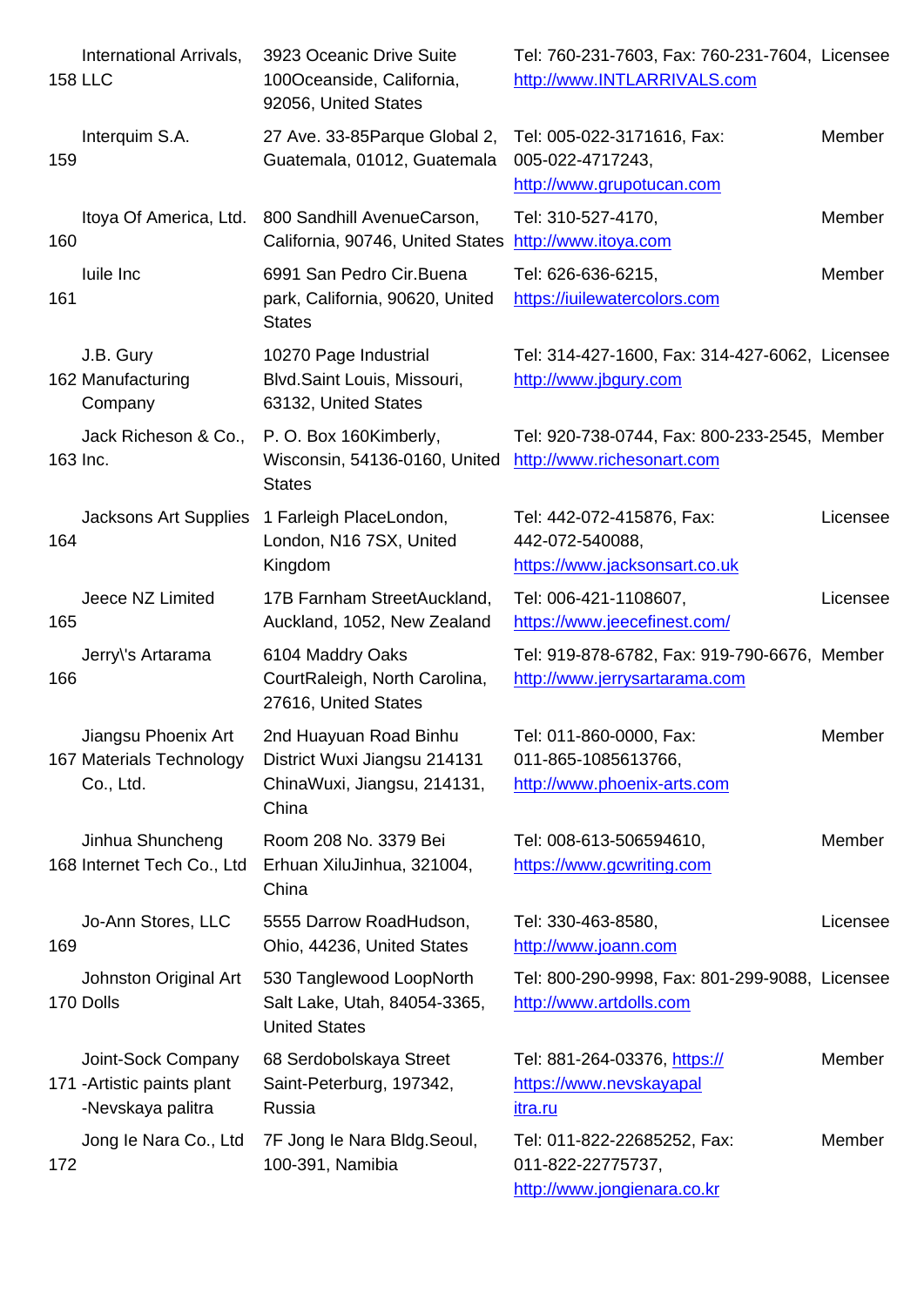| 773 |                                                 | JardiRUBI, Barcelona, 08191,<br>Spain                                               | UTT-349-34782030, <u>http://www.jovi.es</u>                                                     |          |
|-----|-------------------------------------------------|-------------------------------------------------------------------------------------|-------------------------------------------------------------------------------------------------|----------|
|     | K-Stone International<br>174 Ltd.               | Room 12 B Jinlong B<br>BuildingShantou, 515041,<br>China                            | Tel: 011-867-546154878, Fax:<br>011-867-546154698,<br>http://www.ksipt.com                      | Member   |
|     | Kaplan School Supply<br>175 Corp.               | 1310 Lewisville-Clemmons<br>RoadLewisville, North Carolina,<br>27023, United States | Tel: 336-766-7374, Fax: 800-452-7526, Licensee<br>http://www.kaplanco.com                       |          |
| 176 | Kevin Hill Studios Inc.                         | 48445 227th St. W.Lancaster,<br>California, 93536, United States                    | Tel: 661-733-0371,<br>https://paintwithkevin.com                                                | Licensee |
|     | Kokuyo Camlin<br>177 Limited                    | 48/2 Hilton House Central<br>RoadMIDC, Andheri(E),<br>Mumbai, 400093, India         | Tel: 011-912-266557000, Fax:<br>011-912-228366579,<br>http://www.camlin.com                     | Member   |
|     | <b>Kremer Pigmente</b><br>178 GmbH & Co. KG     | Hauptstrasse 41-47D-88317,<br>Aichstetten, Germany                                  | Tel: 011-497-56591120, Fax:<br>011-497-5651606,<br>http://www.kremer-pigmente.de/en             | Member   |
| 179 | Krink, Inc.                                     | 32 33rd StreetBrooklyn, New<br>York, 11232, United States                           | Tel: 718-624-9109, https://krink.com                                                            | Licensee |
| 180 | <b>KTJ Enterprises LLC</b>                      | 5206 Topanga Canyon<br>BlvdWoodland Hills, California,<br>91364, United States      | Tel: 180-530-43521,<br>https://www.ktjent.com                                                   | Member   |
|     | Kunshan Jun Yuan<br>181 Arts & Crafts Co., Ltd. | No.1 Songyao Road Zhangpu<br>Town Kunshan, Jiangsu,<br>215300, China                | Tel: 086-512-50330636, Fax:<br>086-512-50330638,<br>http://www.junyuan-artsupplies.c<br>om      | Member   |
| 182 | Kuretake Co., Ltd.                              | 576<br>Minamikyobate-cho7-chome,<br>Nara-shi, 630-8670, Japan                       | Tel: 011-817-42502055, Fax:<br>011-817-42502077,<br>http://www.kuretake.co.jp/en/ind<br>ex.html | Member   |
| 183 |                                                 | Kusakabe Corporation No. 3-3-8 Hizaorimachi<br>Asaka-ShiSaitama, 351-0014,<br>Japan | Tel: 011-814-84667321, Fax:<br>011-814-84653058,<br>http://www.kusakabe-enogu.co.jp/<br>english | Member   |
| 184 | <b>L&amp;G Vertriebs GmbH</b>                   | Haeusserstr. 3669115,<br>Heidelberg, Germany                                        | Tel: 011-496-2213633330, Fax:<br>011-496-2213633333,<br>http://www.montana-cans.com             | Licensee |
| 185 | L.C. Industries                                 | 4500 Emperor Blvd.Durham,<br>North Carolina, 27709, United<br><b>States</b>         | Tel: 919-596-8277, Fax: 919-598-1179, Licensee<br>http://www.buyLCI.com                         |          |
|     | Lakeshore Learning<br>186 Materials             | 2695 E. Dominguez<br>StreetCarson, California,<br>90895, United States              | Tel: 310-537-8600,<br>http://www.lakeshorelearning.com                                          | Member   |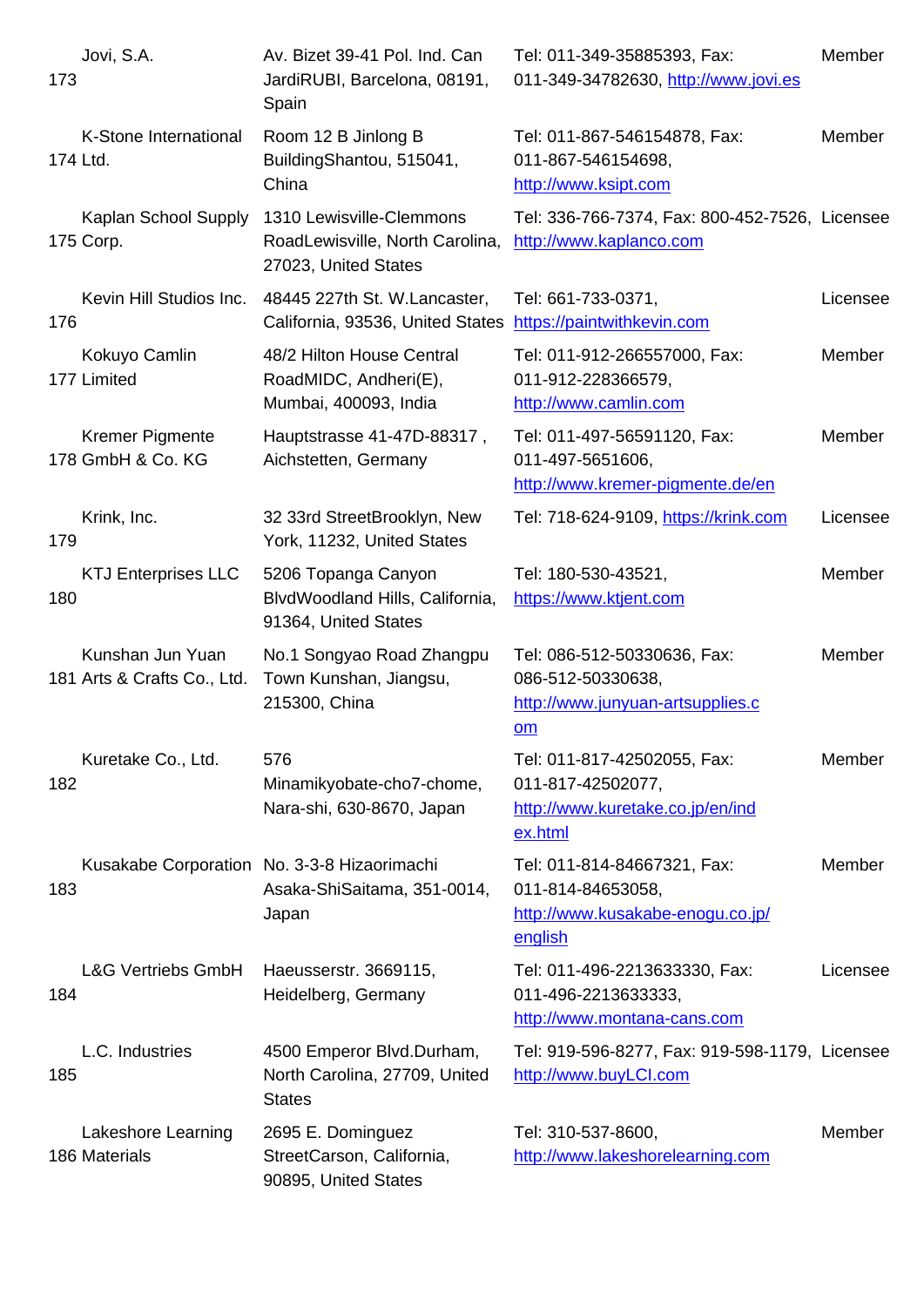| ाठा |                                                              | Roadiviadural, Tamil Nadu,<br>625022, India                                             | nttps://www.flashpaints.com                                                                         |          |
|-----|--------------------------------------------------------------|-----------------------------------------------------------------------------------------|-----------------------------------------------------------------------------------------------------|----------|
| 188 | Leeho Co., Ltd.                                              | #1033 Chang Lim-Dong<br>Saha-GuBusan, Korea, South                                      | Tel: 825-126-59777, Fax:<br>825-126-53868, www.leehoglue.com                                        | Member   |
| 189 | Lefranc & Bourgeois                                          | C/o Winsor &<br>Newton/ColArtLondon,<br>W114AJ, England                                 | Tel: 011-442-084243270, Fax:<br>011-442-084243317,<br>http://www.colart.com/the-brands              | Licensee |
|     | Les Magasins<br>190 D\'Accord<br>Inc./Madame Pickwick Canada | 98 Wellington StreetNorth<br>Sherbrooke, Quebec, J1H 5B8,                               | Tel: 819-565-2112, Fax: 819-565-2577, Licensee<br>http://www.madamepickwick.com                     |          |
|     | Link Upon Advanced<br>191 Material Corp.                     | No. 31 Gong Sing<br>StreetShu-Lin City, Taipei,<br>23869, Taiwan                        | Tel: 886-286-888999, Fax:<br>886-286-888997,<br>https://www.linkupon.com                            | Member   |
| 192 | Lion Pencil Co., Ltd.                                        | No. 186 Sec. 1 Chung-Shan<br>Road Pan-chiao DistrictNew<br>Taipei City, 220 ROC, Taiwan | Tel: 011-886-229631717, Fax:<br>011-886-229573319,<br>http://www.simbalion.com.tw/f de<br>fault.htm | Member   |
| 193 | Liquitex                                                     | C/o Winsor &<br>Newton/ColArtLondon,<br>W114AJ, England                                 | Tel: 011-442-084243270, Fax:<br>011-442-084243317,<br>http://www.colart.com/the-brands              | Licensee |
| 194 | Loomini                                                      | 1776 ave of the states suite<br>301Lakewood, New Jersey,<br>08701, United States        | Tel: 732-228-3453,<br>https://www.amazon.com/sp?_encod<br>ing=UTF8&asin=&isA                        | Licensee |
|     | Louisiana Art Supply,<br><b>195 LLC</b>                      | 1205 McKaskle Dr.Hammond,<br>Louisiana, 70403, United<br><b>States</b>                  | Tel: 985-674-5455, Fax: 985-674-5403, Licensee<br>http://www.louisianaartsupply.ne<br>ţ             |          |
| 196 | Love and Pieces LLC                                          | 4535 Alton RdMiami Beach,<br>Florida, 33140, United States                              | Tel: 305-790-8941,<br>https://www.hippiecrafter.com                                                 | Member   |
|     | Luxor International<br>197 Pvt. Ltd.                         | C-42 Phase II Gautam Budh<br>NagarNoida, Uttar Pradesh,<br>201305, India                | Tel: 091-120-4899004, Fax:<br>091-120-4197004,<br>http://www.luxorpen.com                           | Member   |
| 198 | <b>LYRA Germany/FILA</b>                                     | WillstA¤tterstraAYe54-56,<br>90449, Nuremberg, Germany                                  | Tel: 011-499-1168050,<br>https://www.fila.it/de/en/brand/<br><u>lyra/</u>                           | Licensee |
| 199 | Maped Helix USA                                              | 303 East Army Trail<br>RoadBloomingdale, Illinois,<br>60108, United States              | Tel: 630-439-2004, Fax: 630-439-2009, Member<br>www.maped.com                                       |          |
|     | Marshall-Gruber<br>200 Company                               | 220 Airport DriveMansfield,<br>Texas, 76063, United States                              | Tel: 866-260-6457, Fax: 682-518-9762, Licensee<br>https://marshallgruber.com                        |          |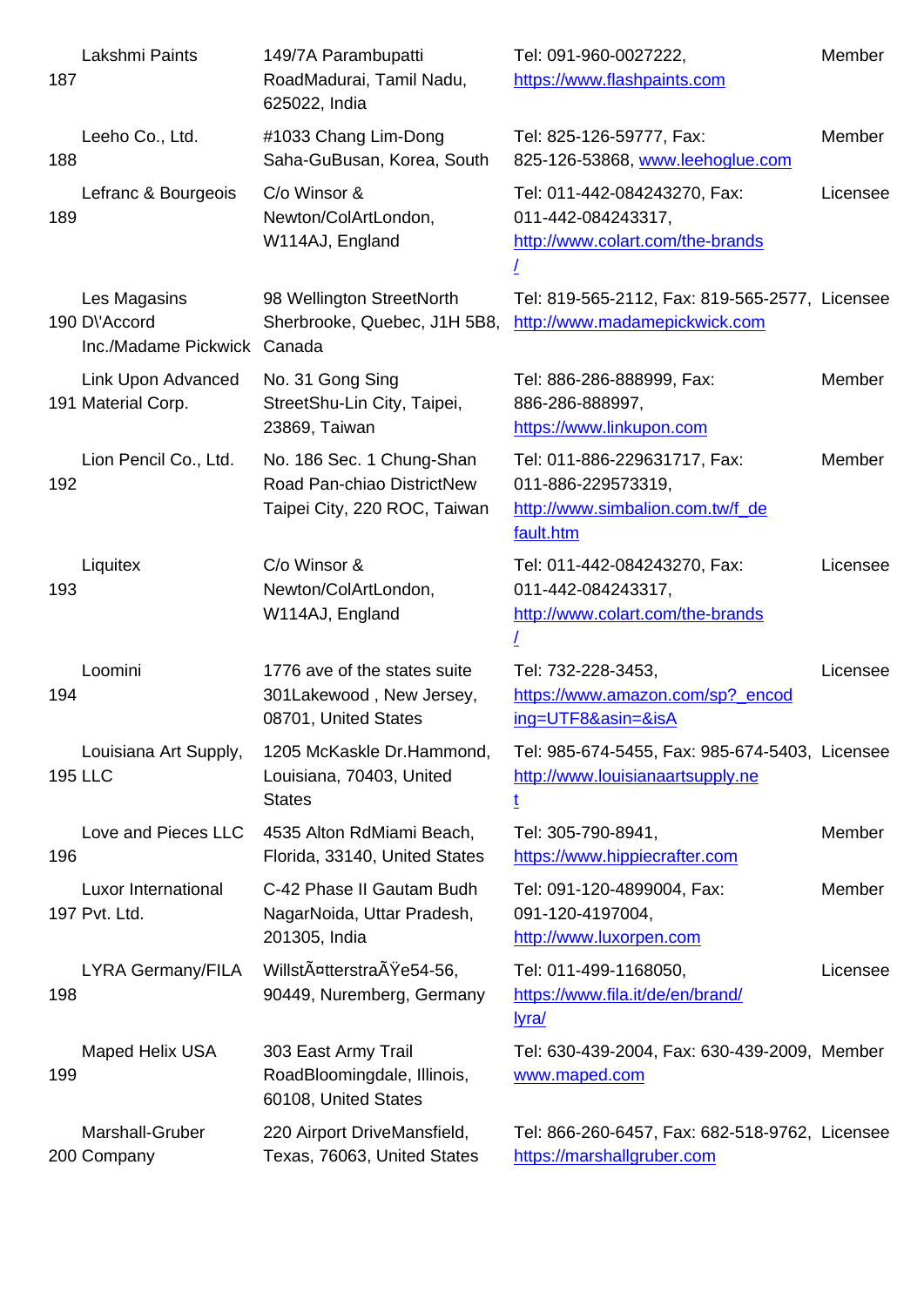|     | <b>201 HOLDINGS (US), LLC UNITED STATES</b>       |                                                                                                     | nttps://nttp://play.mattel.com/                                                                      |          |
|-----|---------------------------------------------------|-----------------------------------------------------------------------------------------------------|------------------------------------------------------------------------------------------------------|----------|
|     | <b>Mavidon Medical</b><br>202 Products            | North Carolina, 28739, United<br><b>States</b>                                                      | 110 Commercial BlvdFlat Rock, Tel: 561-585-5707, Fax: 888-913-4311, Member<br>www.tradewater.com     |          |
| 203 | Mayco Colors                                      | 4077 Weaver Court<br>SouthHilliard, Ohio, 43026,<br><b>United States</b>                            | Tel: 614-675-2002, Fax: 614-675-2054, Member<br>http://www.maycocolors.com                           |          |
| 204 | <b>Mercurius USA</b>                              | 4323 Anthony Court Unit<br>4Rocklin, California, 95677,<br><b>United States</b>                     | Tel: 916-652-9696,<br>https://www.mercurius-usa.com                                                  | Member   |
|     | Merion Art and Repro<br>205 Center                | <b>17 W LANCASTER</b><br>AVEArdmore, Pennsylvania,<br>19003, United States                          | Tel: 610-896-6161,<br>http://www.merionartblog.com                                                   | Licensee |
| 206 | Michaels Stores, Inc.                             | 8000 Bent Branch Drivelrving,<br>Texas, 75063, United States                                        | Tel: 972-409-4129, Fax: 972-409-1300, Member<br>http://www.michaels.com                              |          |
| 207 | Mijello Co., Ltd.                                 | 2-1 Hwamaru-gil<br>Gyeryong-myeon<br>Gongju-siChungcheongnam-do,<br>32628, Korea, South             | Tel: 823-141-58133, Fax:<br>823-141-58132, http://www.mijello.com                                    | Member   |
| 208 | Milan Pacific USA LLC 4302 SW Slate Lane          | BentonvilleDallas, Arkansas,<br>72712, United States                                                | Tel: 479-866-2268,<br>https://www.milanpacific.com                                                   | Member   |
|     | <b>Misulnet</b><br>209 Communication Co.,<br>Ltd. | 20-16 MSN B/DSEOUL, 02829, Tel: 822-921-2001,<br>Korea, South                                       | https://http://montmarart.com                                                                        | Member   |
|     | <b>MITASANSHODO</b><br>210 Co., LTD               | 3-1-10 Hocho Tatebayashi<br>Gunma 374-0024<br>JAPANTatebayashi, Gnma,<br>3740024, Japan             | Tel: 027-670-1230, Fax: 027-673-8121, Licensee<br>https://http://www.mitaclub.co.j<br>$\overline{p}$ |          |
|     | Mitsubishi Pencil<br>211 Corp. of America         | 21250 Hawthorne Blvd.<br>Torrance, California, 90503,<br><b>United States</b>                       | Tel: 310-316-6001, https://uniball.com                                                               | Member   |
| 212 |                                                   | Molly Hawkin's House P.O. Box 129Naples, North<br>Carolina, 28760, United States                    | Tel: 888-446-6559, Fax: 828-891-2799, Licensee<br>http://www.mollyhawkins.com                        |          |
| 213 | Monami                                            | 17 Songok-ro Suji-gu Yongin-si<br>Gyeonggi-do Korea<br>16827Yongin-si, Gyeonggi-do,<br>Korea, South | Tel: 031-290-5290,<br>https://http://www.monami.com                                                  | Licensee |
| 214 | <b>Mont Marte</b>                                 | 27 Pentex StreetSalisbury, QLD Tel: 617-325-55409,<br>, 4101, Australia                             | http://www.montmarte.net                                                                             | Licensee |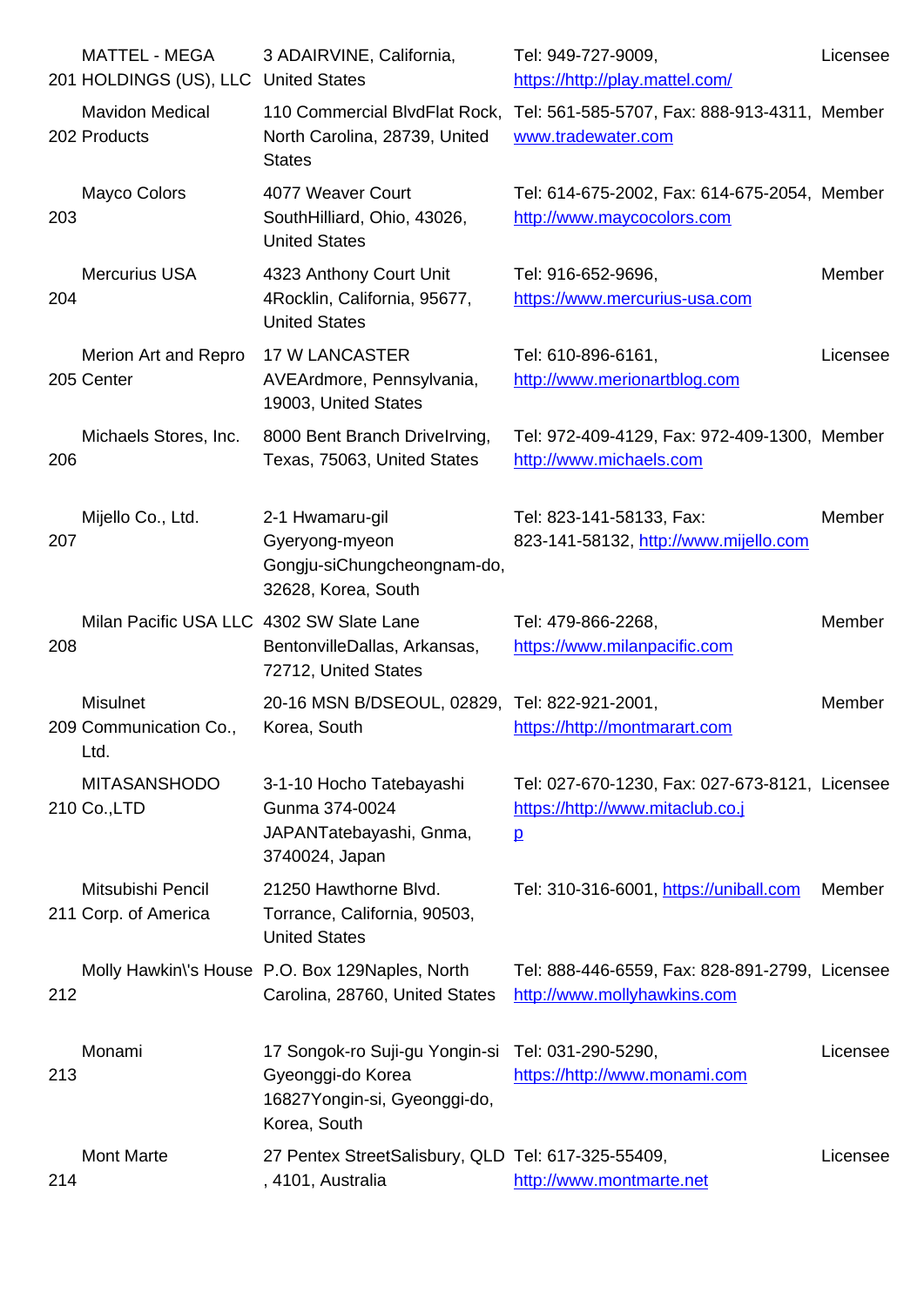| סו∠ |                                                                            | N-408295- Saint Vicenc De<br>Castellet, Barcelona, Spain                              | UTT-349-38330875,<br>http://www.montanacolors.com                                   |          |
|-----|----------------------------------------------------------------------------|---------------------------------------------------------------------------------------|-------------------------------------------------------------------------------------|----------|
|     | Mungyo Kyojai Co.<br>216 Ltd.                                              | 44-20 EuBang-Dong<br>GimHae-city, GuyngNam,<br>Korea, South                           | Tel: 011-825-53370645, Fax:<br>011-825-53370648,<br>http://www.mungyo.co.kr         | Member   |
|     | Mungyo ONS<br>217 Corporation                                              | #24 2567beongilGimhae,<br>Gyeongnam, 50931, Korea,<br>South                           | Tel: 827-077-347171, Fax:<br>825-533-33314,<br>https://www.mungyo.co.kr             | Member   |
| 218 | My Father\'s World                                                         | P.O. Box 2140Rolla, Missouri,<br>65402, United States                                 | Tel: 573-426-4686,<br>https://www.mfwbooks.com                                      | Licensee |
|     | <b>NANCHANG LANPO</b><br><b>219 PEN&amp;PAINTING</b><br>MATERIAL CO., LTD. | <b>JINXIAN ECONOMICAL</b><br><b>DISTRICT NANCHANG CITY</b><br>NANCHANG, 331700, China | Tel: 086-791-85586848,<br>https://WWW.MEMORYCOLOUR.COM                              | Member   |
| 220 | NanoLab                                                                    | 22 Bedford StreetWaltham,<br>Massachusetts, 02453, United<br><b>States</b>            | Tel: 781-609-2722,<br>https://nano-lab.com                                          | Member   |
| 221 | Nara Global Co., Ltd.                                                      | 428 Anamai - Ngamchareon<br>Rd.Thakham, Bangkhoontien,<br>Bangkok, 10150, Thailand    | Tel: 662-115-1937, Fax: 662-115-1936, Member<br>http://www.naraglobal.com           |          |
|     | NASCO International,<br>222 Inc.                                           | 901 Janesville AvenueFort<br>Atkinson, Wisconsin, 53538,<br><b>United States</b>      | Tel: 920-568-5723, Fax: 920-563-8296, Licensee<br>http://www.enasco.com             |          |
|     | Natureplay Art<br>223 Company                                              | 15823 Monte St. #102Sylmar,<br>California, 91342, United States                       | Tel: 781-556-1044,<br>http://www.natureplayart.com                                  | Licensee |
|     | Natures Touch<br>224 Marketing Inc.                                        | 143 Route 59 Unit 1AHillburn,<br>New York, 10931, United<br><b>States</b>             | Tel: 845-459-6920,<br>https://www.glokers.com                                       | Licensee |
| 225 | New Port Sales, Inc.                                                       | PO Box 11594San Juan,<br>00922, Puerto Rico                                           | Tel: 787-793-6201, Fax: 787-793-8630, Member<br>http://newportsales.com             |          |
|     | New York Central Art<br>226 Supply, Inc.                                   | 62 Third AvenueNew York,<br>New York, 10003, United<br><b>States</b>                  | Tel: 212-477-0400, Fax: 212-475-2513, Licensee<br>http://www.nycentralart.com       |          |
| 227 | <b>Newell Brands</b>                                                       | 3500 Lacey Road 10th<br>FloorDowners Grove, Illinois,<br>60515, United States         | Tel: 800-346-3278,<br>http://www.newellrubbermaid.com/<br><b>OURBRANDS/Pages/AI</b> | Member   |
| 228 | <b>Ngbros Enterprises</b>                                                  | 839 Santo Cristo Street Manila,<br>NCR, 1010, Philippines                             | Tel: 632-824-34480, Fax:<br>632-824-77025,<br>https://www.focusstationery.com       | Licensee |
| 229 |                                                                            | Nicker Colour Co., Ltd. 2-20-16 YANAGIBASHI<br>TAITOKUTokyo, 111-0052,<br>Japan       | Tel: 011-033-5020955, Fax:<br>011-033-5023895,<br>http://www.nicker-enogu.com       | Member   |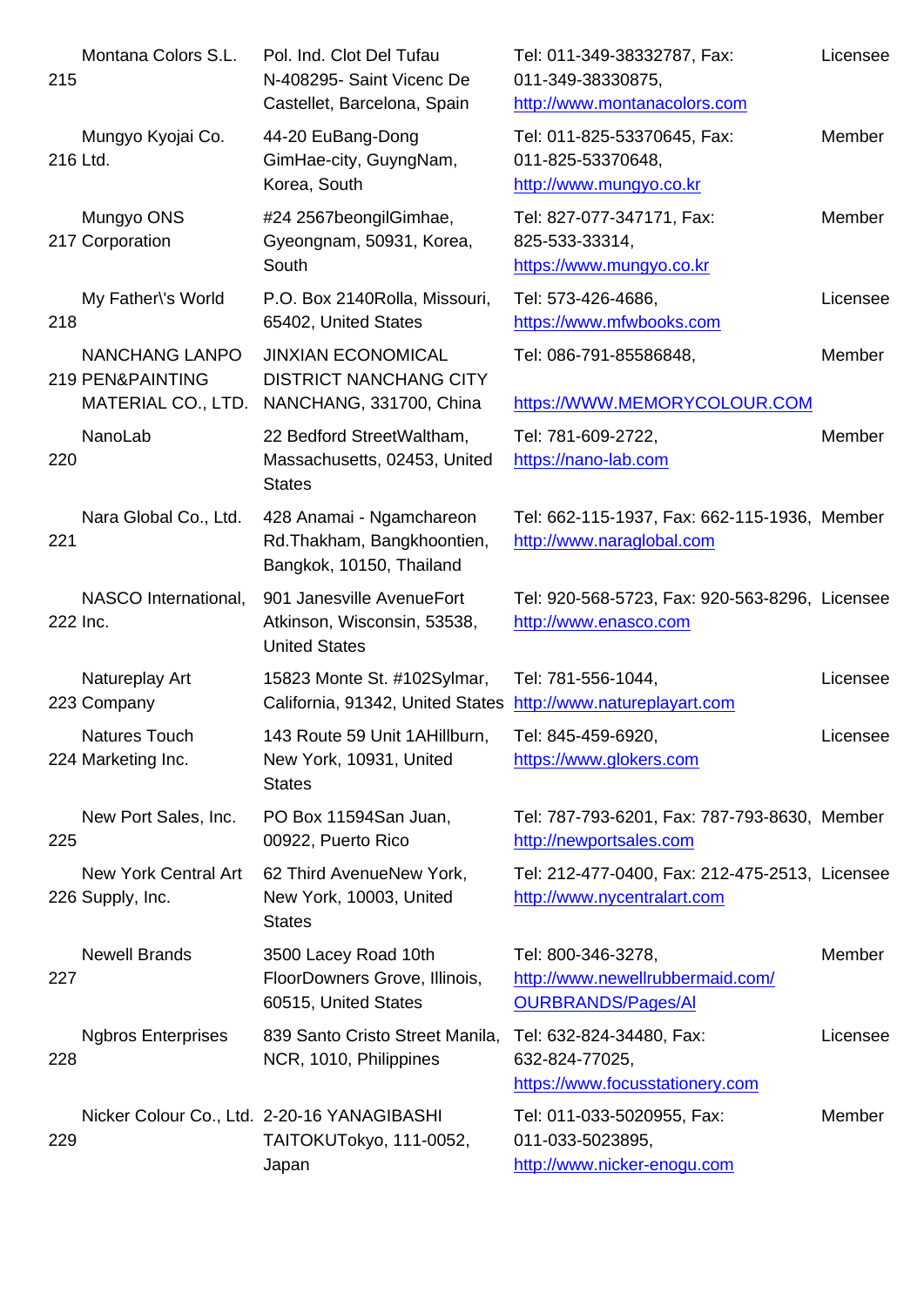| zou |                                                         | Jersey, 08054, United States                                                                               | nups://acmoore.com                                                                           |               |
|-----|---------------------------------------------------------|------------------------------------------------------------------------------------------------------------|----------------------------------------------------------------------------------------------|---------------|
|     | Nihon Rikagaku<br>231 Industry Co., Ltd.                | 2-15-10 KujiKawasaki,<br>Kanagawa, 213-0032, Japan                                                         | Tel: 814-481-14121, Fax:<br>814-481-14441,<br>https://http://www.rikagaku.co.j<br>p/english/ | Member        |
| 232 | Nila Colori                                             | Via San Mauro 10/12Milan, LC,<br>20015, Italy                                                              | Tel: 003-934-09330537,<br>https://www.nilacolori.com                                         | Member        |
|     | Ningbo CONDA<br>233 Import & Export Co.,<br><b>LTD</b>  | 4F No. 12 Building 6 Lane 299<br>Guanghua RdNingbo, Zhejiang,<br>315105, China                             | Tel: 008-657-489076801, Fax:<br>008-657-489076869,<br>https://www.china-conda.com            | Member        |
|     | 234 Co., Ltd                                            | Ningbo Deli Imp & Exp Overseas Dept. Deli Group<br>HuangtownNinghai County,<br>Ninghai Area, 315600, China | Tel: 011-865-7489075840,<br>Http://www.nbdeli.com                                            | Member        |
|     | Ningbo Johnshen<br>235 Stationery Co., Ltd.             | 4-1 No. 39 Building 6<br>Hengchun SijiliNingbo, Zhejiang<br>, China                                        | Tel: 011-865-7427833333, Fax:<br>011-865-7427833399,<br>http://www.johnshen.com.cn           | Member        |
|     | 236 Co., Ltd.                                           | Ningbo UnionRise I&E Floor 19 Sun and Moon<br>Constellation Building Ningbo,<br>315000, China              | Tel: 862-160-489877,<br>https://www.union-rise.com                                           | <b>Member</b> |
|     | Ningbo Wuyun Pen<br>237 Manufacturing Co,<br><b>LTD</b> | Simen Industrial Development<br>ZoneYuyao City, Zhejiang,<br>315470, China                                 | Tel: 865-746-2128888,<br>http://www.wuyunpen.en.alibaba.c<br>om                              | Member        |
|     | Ningbo Zhengya<br>238 Stationery Co., Ltd.              | No.199 Dasheng Road Kanxi<br>Village Kandun StreetCixi,<br>Zhejiang Province, 315303,<br>China             | Tel: 865-746-3271723,<br>https://http://www.zeyar.net/                                       | Member        |
|     | NingBo ZhiBao<br>239 Stationery Co., Ltd.               | Yindong South Road Binhai<br>Development ZoneYinzhou<br>District, Ningbo, Zhejiang,<br>315145, China       | Tel: 086-574-830696, Fax:<br>086-574-83069698,<br>http://www.zhibaostationery.com            | Member        |
|     | <b>NOVITAS</b><br><b>240 INTERNATIONAL</b><br>CO.,LTD   | 79/15 M.2 Nong Phrao<br>NgaiSainoi, Nonthaburi, 11150,<br>Thailand                                         | Tel: 006-681-3763513,<br>https://www.novitas.co.th                                           | Member        |
| 241 | Office Depot, Inc.                                      | Mailcode: C516P 6600 North<br>Military TrailBoca Raton,<br>Florida, 33496-2434, United<br><b>States</b>    | Tel: 561-438-1467, Fax: 561-438-8571, Member<br>http://www.officedepot.com                   |               |
| 242 | Officemate LLC                                          | 90 Newfield Ave. Edison, New<br>Jersey, 08837-3817, United<br><b>States</b>                                | Tel: 732-225-7422, Fax: 732-225-7033, Member<br>https://www.officemate.com                   |               |
|     | Ohkan Kagaku<br>243 Kogyosyo                            | 148 Minamihiyoshicho<br>Imakumano Higashiyamaku<br>Kyoto city, 605-0953, Japan                             | Tel: 817-556-14007,<br>https://http://www.gondola-paste<br>I.com/en                          | Member        |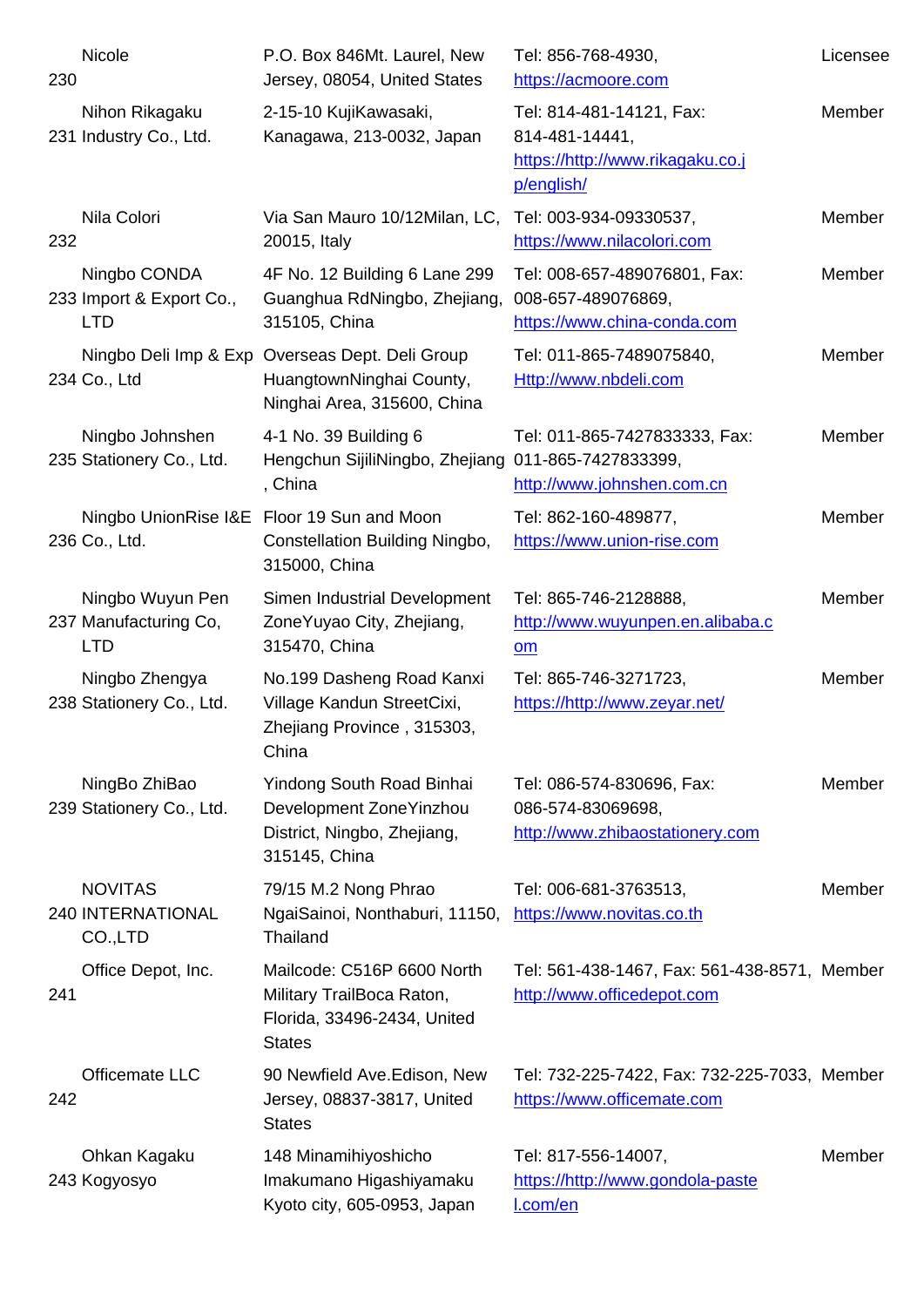|     | 244 Oil Colors                                        | Driebergen, Holland                                                                                                         | 011-313-43516342,<br>http://www.oldholland.com                                                             |          |
|-----|-------------------------------------------------------|-----------------------------------------------------------------------------------------------------------------------------|------------------------------------------------------------------------------------------------------------|----------|
|     | <b>OnNet Enterprises</b><br><b>245 LLC</b>            | 7780 Quincy StreetWillowbrook Tel: 708-233-5630<br>, Illinois, 60527, United States                                         | Fax: 708-233-5655,<br>https://OnNetEnterprisesLLC.com                                                      | Licensee |
|     | Opus Framing & Art<br>246 Supplies                    | 3445 Cornett RoadVancouver,<br>BC, V5M 2H3, Canada                                                                          | Tel: 604-435-9991, Fax: 604-435-9941, Licensee<br>http://www.opusartsupplies.com                           |          |
| 247 | <b>PA Distribution</b>                                | 4310 West Fifth Ave. Eugene,<br>Oregon, 97402, United States                                                                | Tel: 541-485-1406, Fax: 541-485-3459, Licensee<br>https://www.pa-dist.com                                  |          |
| 248 | Padico Co., Ltd.                                      | 1-11-11-408 JingumaeTokyo,<br>Tokyo, 150-0001, Japan                                                                        | Tel: 011-813-68045171, Fax:<br>011-813-68045172,<br>http://www.padico.co.jp/products<br>/en/product/index. | Member   |
| 249 | Pagani Pens SA                                        | Via Ponteggia 19Cadempino,<br>Switzerland, 6814, Switzerland                                                                | Tel: 417-979-28685,<br>https://www.prodir.com                                                              | Member   |
| 250 | Paint and Sip Supply                                  | 11116 West Little York<br>Rd.Houston, Texas, 77041,<br><b>United States</b>                                                 | Tel: 832-460-5353, Fax: 832-463-6298, Licensee<br>http://www.paintandsipsupply.com                         |          |
|     | <b>251 LLC</b>                                        | PAINTING TO GOGH, 7080 N. MCCORMICK<br>BLVDLINCOLNWOOD, Illinois,<br>60712, United States                                   | Tel: 313-308-2413,<br>https://www.paintingtogogh.com                                                       | Licensee |
| 252 | Paintlounge Ltd.                                      | 13472 Hwy 48Stouffville, ON,<br>L4A 3B2, Canada                                                                             | Tel: 416-416-8968,<br>http://www.paintlounge.ca                                                            | Licensee |
|     | Panline USA, Inc.<br>253 DBA Alex                     | 251 Union StreetNorthvale,<br>New Jersey, 07647-2210,<br><b>United States</b>                                               | Tel: 201-750-8010, Fax: 201-750-8030, Licensee<br>http://www.alextoys.com                                  |          |
|     | <b>Paverpol Art Products</b><br>254 International Vof | Ambachtsweg 21 Kapelle,<br><b>Netherlands</b>                                                                               | Tel: 003-165-02367740,<br>http://www.paverpol.com                                                          | Member   |
| 255 | Pebeo Inc.                                            | 1905 Rue RoySherbrooke,<br>Quebec, J1K 2X5, Canada                                                                          | Tel: 819-829-5012, Fax: 819-821-4151, Member<br>www.pebeo.com                                              |          |
|     | Pelikan Mexico S.A.<br>256 de C.V.                    | Carretera a Tehuacan No. 1033 Tel: 012-223-098000,<br>ColMaravillas Puebla, Pue C.P. https://Pelikan.com<br>, 72220, Mexico |                                                                                                            | Member   |
| 257 |                                                       | Pentel of America Ltd. 4000 E. Airport Dr. Ste.<br>COntario, California, 91761,<br><b>United States</b>                     | Tel: 800-421-1419, Fax: 909-975-2291, Member<br>http://www.pentel.com                                      |          |
|     | <b>Pidilite Industries</b><br>258 Limited             | Ramkrishna Mandir<br>RoadAndheri (E), Bombay, 400 011-912-228364565,<br>059, India                                          | Tel: 011-912-228221749, Fax:<br>http://www.pidilite.com                                                    | Member   |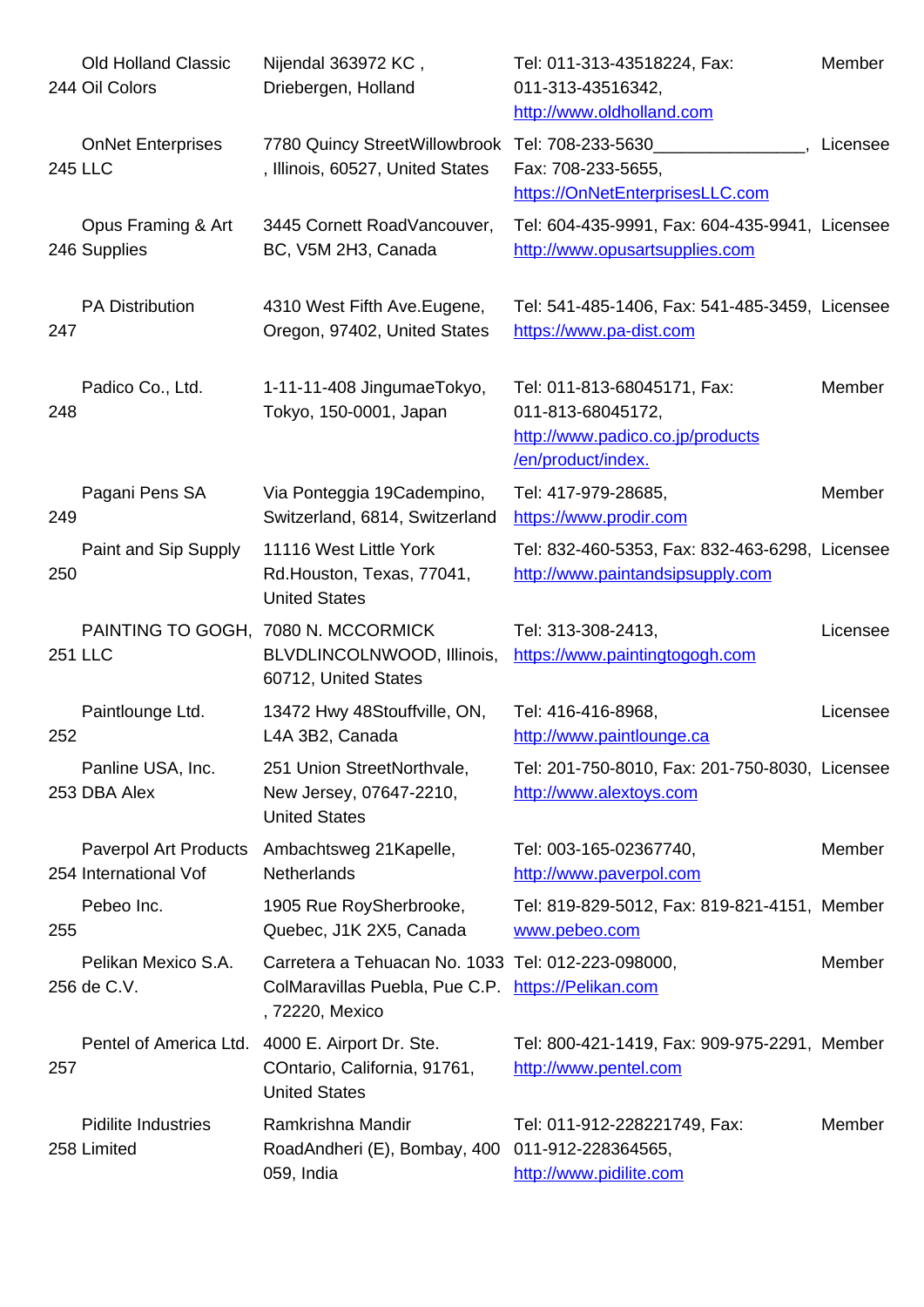|     | <b>259 America</b>                       | Florida, 32224, United States                                                                          | nttp://www.pllotpen.com                                                                |          |
|-----|------------------------------------------|--------------------------------------------------------------------------------------------------------|----------------------------------------------------------------------------------------|----------|
|     | Pinto Distribuidora<br>260 S.A. de C.V.  | Paseo de las lomas 75Zapopan Tel: 011-523-336273323,<br>, Jalisco, 45037, Mexico                       | https://www.pinto.com.mx                                                               | Licensee |
| 261 | Plaid Enterprises, Inc.                  | 3225 Westech DriveNorcross,<br>Georgia, 30092, United States                                           | Tel: 678-291-8259, Fax: 678-291-8363, Member<br>http://www.plaidonline.com             |          |
| 262 | <b>Plaza Artist Materials</b>            | 804 Pershing Dr. Suite<br>104Silver Spring, Maryland,<br>20910, United States                          | Tel: 301-587-7161, Fax: 301-587-7234, Licensee<br>http://www.plazaart.com              |          |
|     | <b>Polyform Products</b><br>263 Company  | 1901 Estes AvenueElk Grove<br>Village, Illinois, 60007-5415,<br><b>United States</b>                   | Tel: 847-427-0020, Fax: 847-427-0426, Member<br>http://www.sculpey.com                 |          |
| 264 |                                          | Powertex International Strombeeksesteenweg<br>2051800, Koningslo, Belgium                              | Tel: 011-322-3106090, Fax:<br>011-322-3106699,<br>http://www.powertex.be               | Member   |
| 265 | Prima Marketing Inc.                     | 5564 Edison AveChino,<br>California, 91710, United States                                              | Tel: 909-627-5532,<br>https://www.Primamarketinginc.co<br>$\underline{\mathbf{m}}$     | Member   |
| 266 | PT Bali Taru Utama                       | JL. Raya Serang KM 11 Cikupa,<br>Tangerang, Indonesia                                                  | Tel: 011-622-159400123, Fax:<br>011-622-159402654,<br>http://www.acminet.org/          | Member   |
|     | 267 Buana                                | PT. Lestari Mahaputra Jl. Raya Padalarang no.<br>273Bandung, West Java,<br>40553, Indonesia            | Tel: 622-268-07878,<br>https://www.ptlmb.com                                           | Member   |
|     | Qingdao Rooting<br>268 Co., LTD          | 2-1316 ART & TECHNOLOGY<br>SPACE NO.63 HAIER ROAD<br>QINGDAO CHINA Qingdao,<br>Shandong, 266061, China | Tel: 865-328-0999610,<br>https://http://www.qdrooting.cn                               | Member   |
|     | Rabbit Stationery Pvt.<br>269 Ltd.       | 45/2 Kumar Industrial Estate<br>Shop no. 7 & 8 Pune,<br>Maharashtra, 411 037, India                    | Tel: 091-982-2422178,<br>https://rabbitstationery.com                                  | Member   |
|     | <b>Raw Materials Art</b><br>270 Supplies | 645 S Los Angeles StLos<br>Angeles, California, 90014,<br><b>United States</b>                         | Tel: 213-627-7223,<br>https://rawmaterialsla.com/                                      | Licensee |
| 271 | <b>Really Good Stuff</b>                 | 5 Research Dr. Suite<br>150Shelton, Connecticut,<br>06484, United States                               | Tel: 203-261-1920, Fax: 203-268-7095, Member<br>http://www.reallygoodstuff.com         |          |
| 272 | <b>REEVES</b>                            | C/o Winsor &<br>Newton/ColArtLondon,<br>W114AJ, England                                                | Tel: 011-442-084243270, Fax:<br>011-442-084243317,<br>http://www.colart.com/the-brands | Licensee |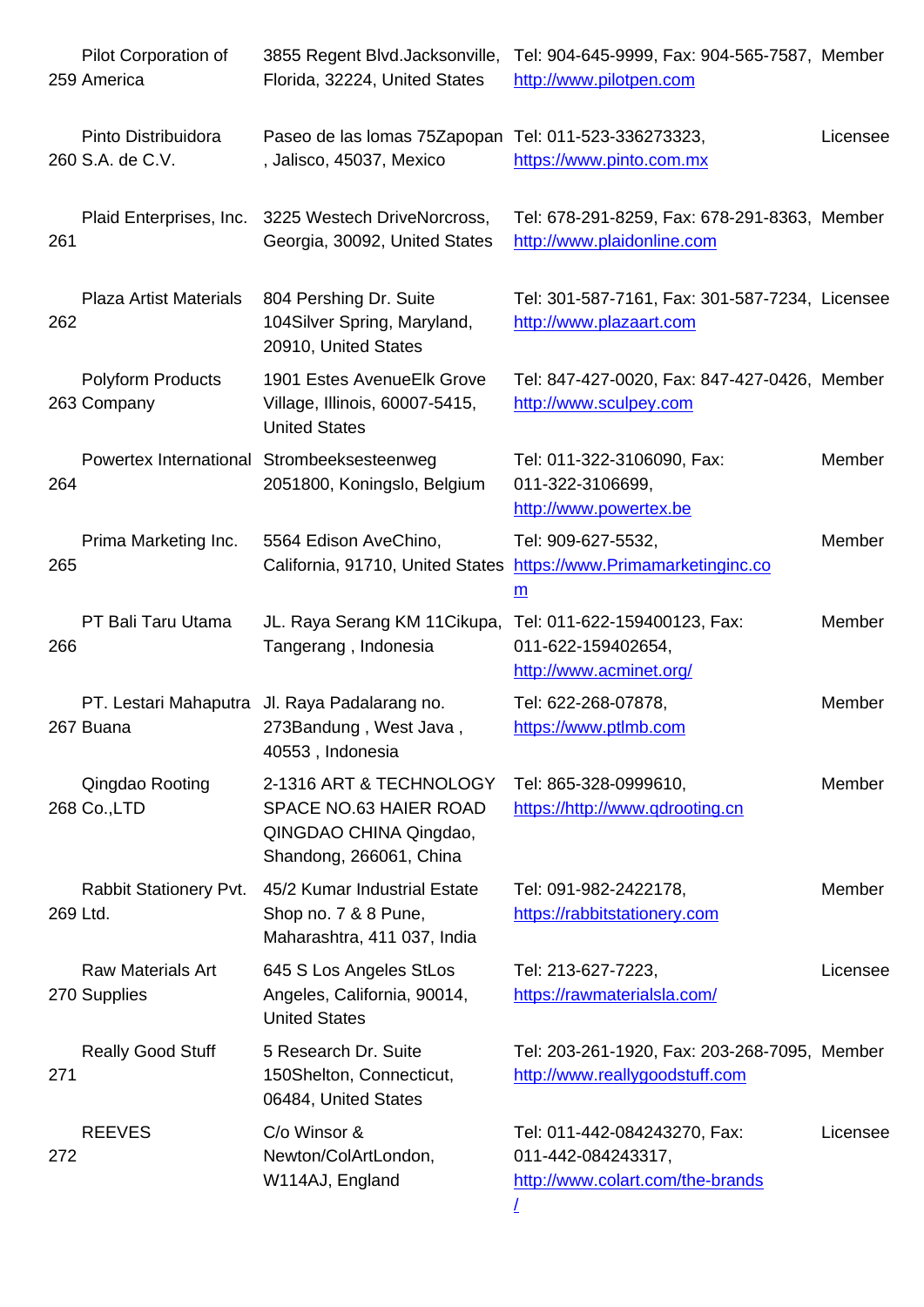| 273 |                                                 | CIRMINNEAPOLIS, Minnesota, https://www.remooble.com<br>55441-3801, United States  |                                                                                                               |          |
|-----|-------------------------------------------------|-----------------------------------------------------------------------------------|---------------------------------------------------------------------------------------------------------------|----------|
|     | <b>RG Nutrition &amp;</b><br>274 Dietetics, LLC | 42 Halley DrPomona, New York Tel: 917-982-9296,<br>, 10970, United States         | https://www.heightsnutrition.com                                                                              | Licensee |
|     | Rich Art Color Co.,<br>275 Inc.                 | New Jersey, 07647, United<br><b>States</b>                                        | 202 Pegasus AvenueNorthvale, Tel: 201-767-2760, Fax: 201-767-0567, Member<br>http://www.richartcolor.com      |          |
| 276 | <b>Rovin Ceramics</b>                           | Michigan, 48103, United States                                                    | 253 Dino Dr. Suite AAnn Arbor, Tel: 734-424-3345, Fax: 734-424-3592, Member<br>http://www.rovinceramics.com   |          |
|     | Royal & Langnickel<br>277 Brush Mfg., Inc.      | 515 W. 45th St. Munster,<br>Indiana, 46321, United States                         | Tel: 219-660-4170, Fax: 219-660-4181, Member<br>http://www.royalbrush.com                                     |          |
| 278 | <b>Royal Talens</b>                             | Sophialaan 467300 AA,<br>Apeldoorn, Holland                                       | Tel: 011-315-55274700, Fax:<br>011-315-55215286,<br>https://www.royaltalens.com/                              | Member   |
|     | <b>Runyan Pottery</b><br>279 Supply             | Clio Industrial Park 820<br>Tacoma CourtClio, Michigan,<br>48420, United States   | Tel: 810-687-4500, Fax: 810-687-4512, Member<br>http://www.runyanpotterysupply.c<br>$\underline{\mathsf{om}}$ |          |
|     | <b>S&amp;S Worldwide</b><br>280 Incorporated    | 75 Miller StreetColchester,<br>Connecticut, 06415, United<br><b>States</b>        | Tel: 860-537-9266,<br>http://www.ssww.com                                                                     | Licensee |
|     | S. P. Richards<br>281 Company                   | 6300 Highlands PkwySmyrna,<br>Georgia, 30082, United States                       | Tel: 770-779-4453,<br>https://http://www.sprichards.co<br>m/                                                  | Licensee |
| 282 | Sakura of America                               | 30780 San Clemente<br>St. Hayward, California,<br>94544-7131, United States       | Tel: 800-776-6257, Fax: 510-475-0973, Member<br>http://www.sakuraofamerica.com                                |          |
|     | Salis International,<br>283 Inc.                | 301 Commercial Rd. Suite<br>GGolden, Colorado, 80401,<br><b>United States</b>     | Tel: 303-384-3588, Fax: 303-384-0030, Member<br>http://www.docmartins.com                                     |          |
|     | Sandtastik Products,<br>284 Ltd.                | 1 - 58 Prosperity Ave.Port<br>Colborne, ON, L3K 5X9,<br>Canada                    | Tel: 800-845-3845, Fax: 905-734-7733, Member<br>https://www.sandtastik.com                                    |          |
| 285 | Saral Paper Corp.                               | 5045 E. Hearn RoadScottsdale, Tel: 602-821-1679,<br>Arizona, 85254, United States | http://www.saralpaper.com/main.h<br>tml                                                                       | Member   |
| 286 | Sargent Art, Inc.                               | 100 East Diamond<br>Ave.Hazleton, Pennsylvania,<br>18201, United States           | Tel: 800-424-3596, Fax: 570-459-1752, Member<br>http://www.sargentart.com/sa/ind<br>ex.asp                    |          |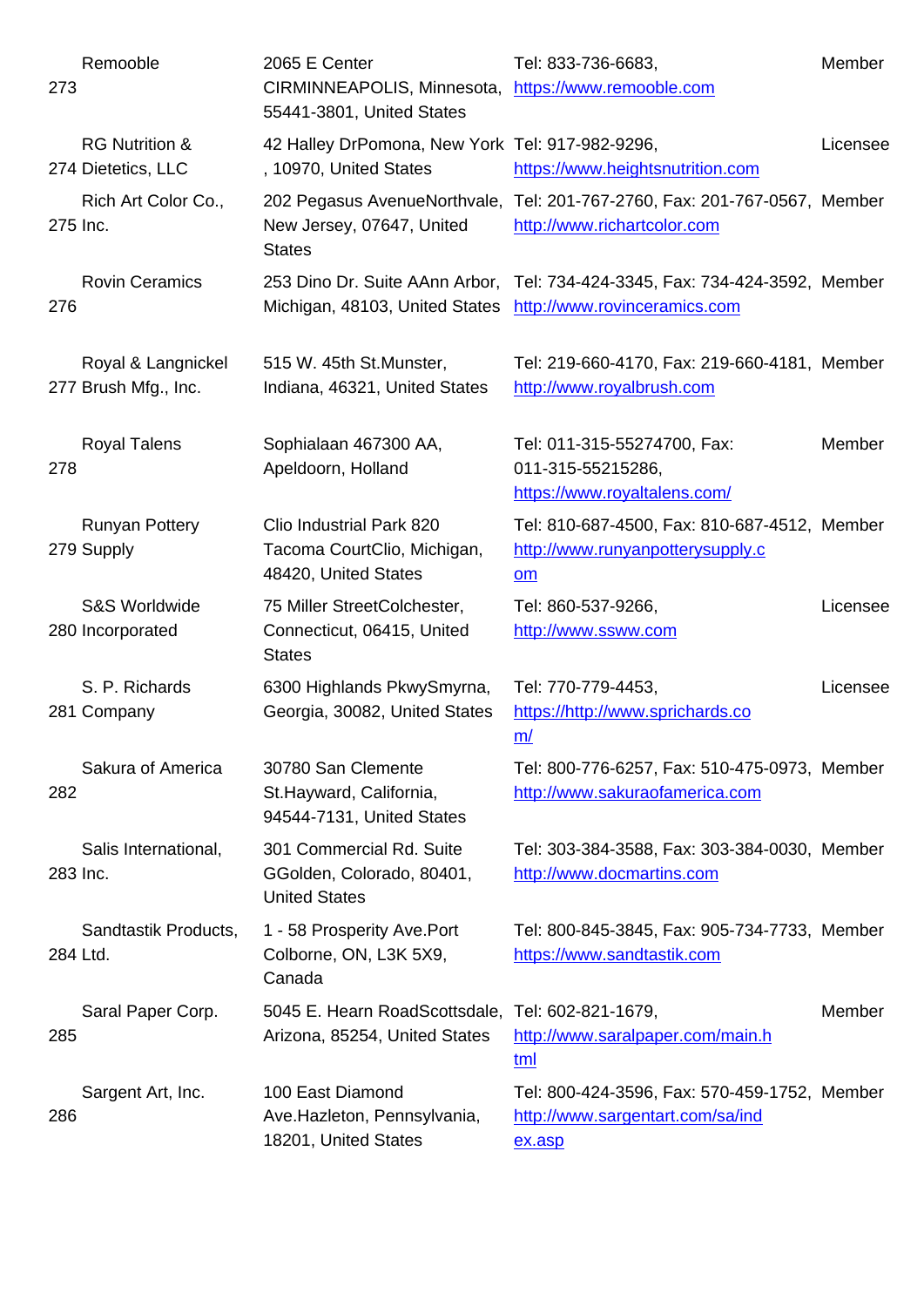|     | <u>287 INC.</u>                                                           | RoadReadfield, Maine, 04355,<br><b>United States</b>                                                                              | http://www.dallaslighthouse.org                                                         |        |
|-----|---------------------------------------------------------------------------|-----------------------------------------------------------------------------------------------------------------------------------|-----------------------------------------------------------------------------------------|--------|
| 288 | Savoir-Faire                                                              | 40 Leveroni CTNovato,<br>California, 94949, United States http://www.savoirfaire.com                                              | Tel: 410-884-8091, Fax: 410-884-8091, Licensee                                          |        |
| 289 | Sbar\'s Inc.                                                              | 14 Sbar BlvdMoorestown, New<br>Jersey, 08057, United States                                                                       | Tel: 856-234-8220, Fax: 856-234-2376, Licensee<br>http://www.sbarsonline.com            |        |
| 290 | <b>School Aids</b>                                                        | 9335 INTERLINE AVEBATON<br>ROUGE, Louisiana, 70808,<br><b>United States</b>                                                       | Tel: 225-923-0294, Fax: 225-923-1650, Licensee<br>https://www.schoolaids.com            |        |
| 291 | <b>School Specialty LLC</b>                                               | W6316 Design DriveGreenville,<br>Wisconsin, 54942, United<br><b>States</b>                                                        | Tel: 920-243-5326,<br>http://www.schoolspecialty.com                                    | Member |
| 292 | Seattle Pottery LLC                                                       | 3411 11TH<br>STREETBREMERTON,<br>Washington, 98312, United<br><b>States</b>                                                       | Tel: 206-580-1800, Fax: 206-587-0373, Member<br>http://www.seattlepotterysupply.<br>com |        |
| 293 | Sennelier-Sauer                                                           | 2 Rue Lamarck2200, Saint<br>Brieuc, France                                                                                        | Tel: 011-332-96682000, Fax:<br>011-332-96770065,<br>http://www.sennelier.fr             | Member |
| 294 | Shachihata Inc                                                            | 20775 S Western AveTorrance,<br>California, 90501, United States                                                                  | Tel: 310-530-4445, Fax: 310-530-2892, Member<br>https://xstamper.com                    |        |
|     | Shanghai Loutu<br>Company Ltd.                                            | Room 25062 Zone 1 Building 1<br>295 Culture Commnication Huanhuxi Rd 888 Nanhui Town<br>Pudong ShanghaiShanghai,<br>201306, China | Tel: 086-021-54733531,<br>https://www.loutu.com                                         | Member |
|     | Shanghai Marie<br>296 Painting Materials Co., RoadShanghai, China<br>Ltd. | No. 158 Cheng Jia Qiao                                                                                                            | Tel: 011-862-154762112, Fax:<br>011-862-164019175,<br>http://www.chinamaries.com        | Member |
|     | 297 Supplies Co., Ltd.                                                    | Shenzhen Wingart Art Room 1906 Block B Huihai<br>Plaza Chuangye Road<br>Shenzhen City, Longhua New<br>Zone, China                 | Tel: 011-867-5527520848, Fax:<br>011-867-5527520878,<br>http://www.wingart.com          | Member |
| 298 | Shield Color Co., Ltd.                                                    | 314-78 Daegotseo-ro<br>Daegot-myeonGimpo-City,<br>Gyenggi-do, 415-854, Korea,<br>South                                            | Tel: 011-823-19832675, Fax:<br>011-823-19832677,<br>http://www.shieldcolor.co.kr        | Member |
|     | <b>ShinHan Art Materials</b><br>299 Inc.                                  | ShinHan Bldg 16-24<br>Bulkwang-DongEunpyeong-Gu, 011-822-3577481,<br>Seoul, Korea, South                                          | Tel: 011-822-3572651, Fax:<br>http://www.shinhanart.com                                 | Member |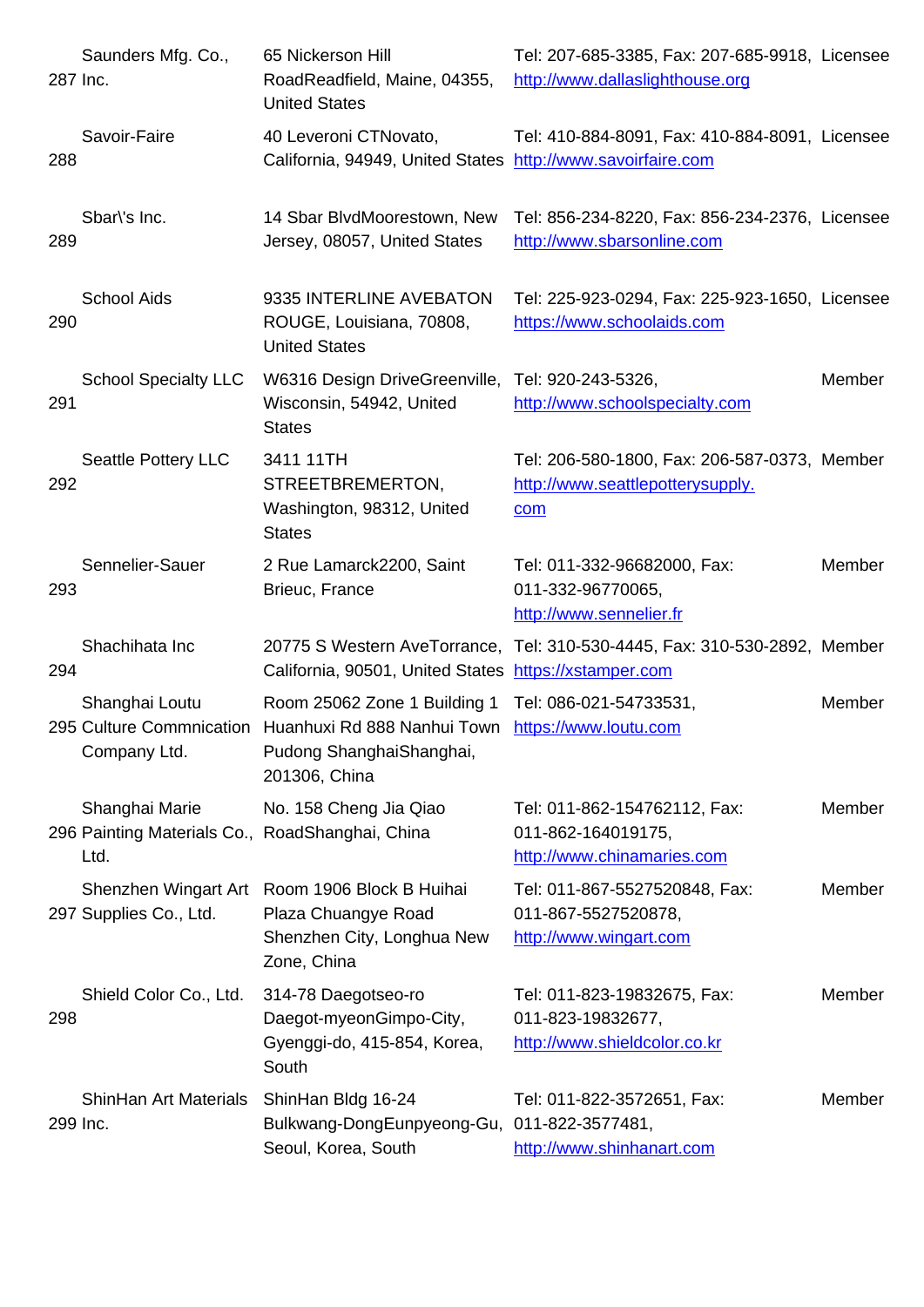|     | 300 Industries Co., Ltd.                    | Bangpuatnong-Ladbualuang<br>Rd.Sainoi, Nontaburi, 11150,<br>Thailand                        | UT1-002-5822002,<br>http://www.sqigroup.com                                                                |               |
|-----|---------------------------------------------|---------------------------------------------------------------------------------------------|------------------------------------------------------------------------------------------------------------|---------------|
|     | <b>Silver Creek Leather</b><br>301 Co., LLC | 5035 Keystone<br>BlvdJeffersonville, Indiana,<br>47130, United States                       | Tel: 812-945-8520, Fax: 812-945-8521, Licensee<br>https://silvercreekleather.com                           |               |
| 302 | Silver Lead Co.                             | 1115 Center StreetLansing,<br>Michigan, 48906, United States                                | Tel: 517-482-7575, Fax: 517-482-5455, Licensee<br>http://www.silverleadco.com                              |               |
| 303 | SKETCH D.O.O.                               | Dunajska cesta<br>136LJUBLJANA, 1000,<br>Slovenia                                           | Tel: 380-973-988027,<br>https://sketchmarkers.club/en                                                      | Member        |
| 304 |                                             | Skyline Marketing LLC 170S Lincoln STSpokane,<br>Washington, 99201, United<br><b>States</b> | Tel: 865-742-7901818, Fax:<br>865-742-7901830,<br>https://www.sklinter.com                                 | Member        |
| 305 | Soho Art Materials                          | 7 Wooster StreetNew York,<br>New York, 10013, United<br><b>States</b>                       | Tel: 212-431-3938, Fax: 212-431-3889, Licensee<br>http://www.sohoartmaterials.com                          |               |
|     | Southwest School &<br>306 Office Supply     | 3790 De Forest CircleJurupa<br>Valley, California, 91752,<br><b>United States</b>           | Tel: 909-980-7777, Fax: 909-987-7159, Member<br>http://www.southwestschool.com                             |               |
| 307 | Spectrum Glazes Inc.                        | , Ontario, L4K 1H8, Canada                                                                  | 273 Bowes Rd. Unit A1Concord Tel: 905-695-8355, Fax: 905-695-8354, Member<br>http://www.spectrumglazes.com |               |
|     | Speedball Art<br>308 Products Co.           | 2301 Speedball Rd.Statesville,<br>North Carolina, 28677, United<br><b>States</b>            | Tel: 704-838-1475, Fax: 704-838-1472, Member<br>http://www.speedballart.com                                |               |
| 309 | Spokane Art Supply                          | 1303 N. Monroe St. Spokane,<br>Washington, 99201, United<br><b>States</b>                   | Tel: 509-327-6628, Fax: 509-325-2218, Licensee<br>https://www.spokaneartsupply.com                         |               |
|     | Stabilo International<br>310 GmbH           | Schwanweg 190562,<br>Heroldsberg, Germany                                                   | Tel: 004-991-15671260,<br>http://www.stabilo.com/pages-us                                                  | <b>Member</b> |
|     | <b>Staedtler Mars GmbH</b><br>311 & Co. KG  | Moosackerstr. 3 90427<br>NurnbergPostfach 4842,<br>Deutschland, Germany                     | Tel: 011-499-119365887, Fax:<br>011-499-119365811,<br>http://www.staedtler.com                             | Member        |
| 312 | <b>STAMPINY UP</b>                          | 12907 S 3600 WRiverton, Utah, Tel: 800-000-0000,<br>84065-6972, United States               | http://www.stampinup.com                                                                                   | Licensee      |
| 313 | Staples, Inc.                               | 500 Staples DriveFramingham,<br>Massachusetts, 01702, United<br><b>States</b>               | Tel: 508-253-7938,<br>http://www.staples.com                                                               | Member        |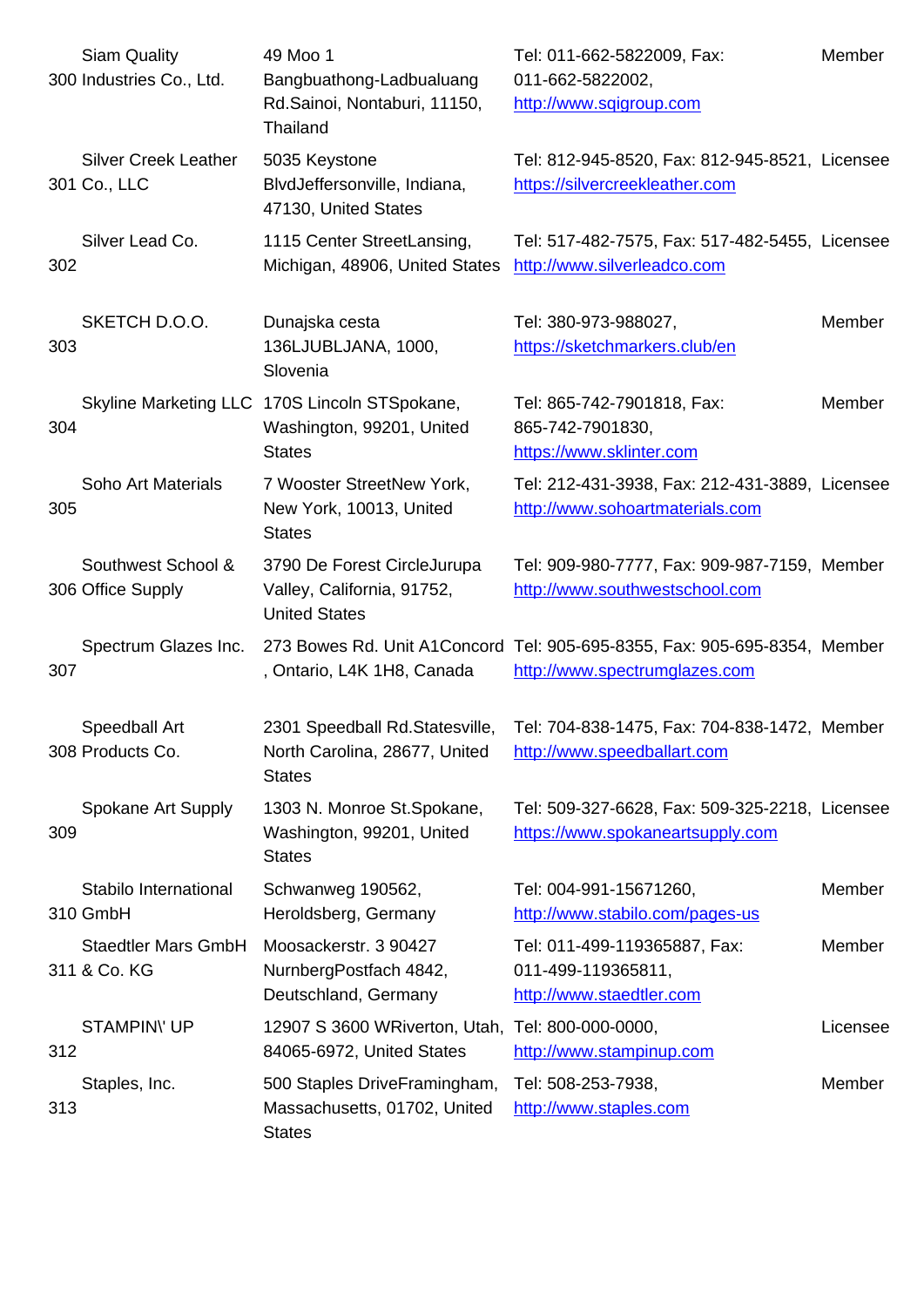| 14ض |                                                             | Carolina, 27356, United States http://www.starworkshc.org                                                       |                                                                                             |               |
|-----|-------------------------------------------------------------|-----------------------------------------------------------------------------------------------------------------|---------------------------------------------------------------------------------------------|---------------|
| 315 | <b>Studio Skinky</b>                                        | 2F 306-7 BiSan DongAnYangSi Tel: 011-821-040150062,<br>, KyungKi-Do, 431-050,<br>Namibia                        | http://www.studioskinky.com                                                                 | Licensee      |
| 316 | Sulky of America, Inc.                                      | 980 Cobb Place Blvd. Suite<br>130Kennesaw, Georgia, 30144,<br><b>United States</b>                              | Tel: 770-429-3979, Fax: 770-439-3987, Member<br>http://www.sulky.com                        |               |
|     | Superstrong<br>317 Stationery<br>Manufacturing Co.,<br>Ltd. | Across West Industry Garden of Tel: 574-636-12676, Fax:<br>GuanhaiweiNingbo, Zhejiang,<br>China                 | 011-865-7463612675,<br>http://www.compo.com.cn/                                             | Member        |
| 318 | <b>Target Corporation</b>                                   | 1000 Nicollet MallMinneapolis,<br>Minnesota, 55403, United<br><b>States</b>                                     | Tel: 800-591-3869,<br>http://www.target.com                                                 | Licensee      |
| 319 | <b>TD Art Supply</b>                                        | 13021 McIntosh Lakes<br>LaneDover, Florida, 33527,<br><b>United States</b>                                      | Tel: 813-294-7507,<br>https://www.tdartsupply.com/                                          | Licensee      |
|     | The Education<br>320 Station, Inc.                          | 700 Central Ave. NELe Mars,<br>Iowa, 51031, United States                                                       | Tel: 712-546-6673, Fax: 712-546-6673, Licensee<br>http://www.TheEducationStationIn<br>c.com |               |
|     | The Good<br>321 Stuff---Ceramic<br>Slip---LLC               | 808 S ChurchCarmi, Illinois,<br>62821, United States                                                            | Tel:<br>618-559-7695<br>https://www.nanana.com                                              | Member        |
|     | The Gorilla Glue<br>322 Company                             | 2101 E Kemper RoadCincinnati Tel: 513-659-6538,<br>, Ohio, 45241, United States                                 | https://www.gorillatough.com                                                                | <b>Member</b> |
|     | The Knowledge<br>323 Exchange, Inc.                         | 4961 Babcock St. NE Suite<br>7Palm Bay, Florida, 32905,<br><b>United States</b>                                 | Tel: 321-676-8606, Fax: 321-327-8814, Licensee<br>http://www.theknowledgeexchange.<br>com   |               |
|     | The Markerboard<br>324 People                               | 2227 Spikes LaneLansing,<br>Michigan, 48906, United States                                                      | Tel: 517-204-2835,<br>https://DRYERASE.COM                                                  | Licensee      |
|     | The Orb Factory<br>325 Limited                              | 225 Herring Cove RoadHalifax,<br>NS, B3P 1L3, Canada                                                            | Tel: 902-477-9570,<br>https://www.orbtoys.com                                               | Member        |
| 326 | The Pencil Grip, Inc.                                       | 21200 Superior St. Ste.<br>AChatsworth, California, 91311, http://www.thepencilgrip.com<br><b>United States</b> | Tel: 631-665-5064, Fax: 631-206-9154, Member                                                |               |
|     | The Rhinebeck<br>327 Artist\'s Shop                         | 56 East Market<br>StreetRhinebeck, New York,<br>12572, United States                                            | Tel: 845-876-4922, Fax: 845-876-3801, Licensee<br>http://www.rhinebeckart.com               |               |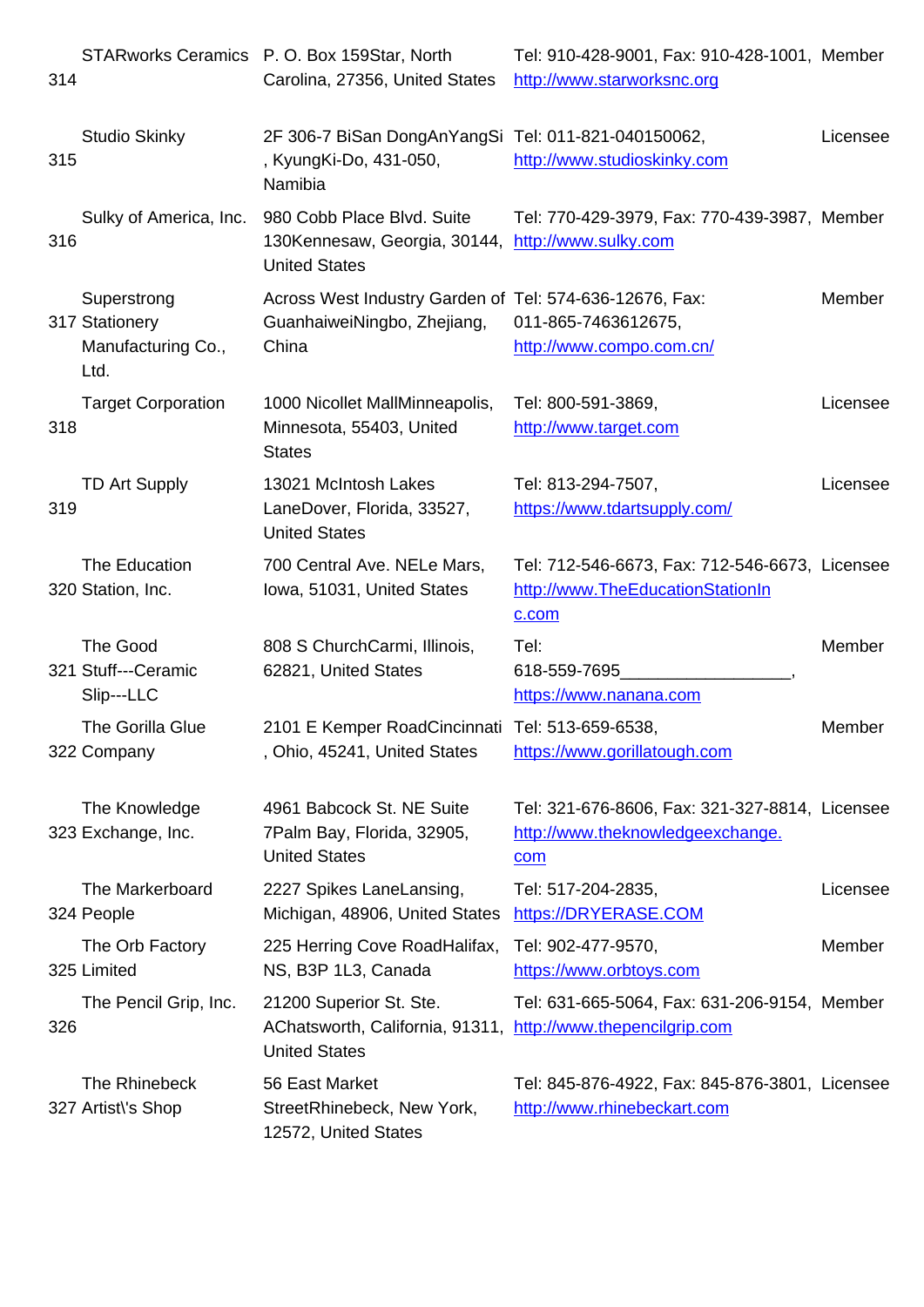|          | 328 Corporation                            | Tao Industrial Park Binn Tan<br>DistrictHo Chi Minh City,<br>Vietnam                         | 842-837-505677,<br>https://globalflexoffice.com/                                                   |          |
|----------|--------------------------------------------|----------------------------------------------------------------------------------------------|----------------------------------------------------------------------------------------------------|----------|
| 329      | Think2Master                               | 1134 11th st. #201 Santa<br>Monica, California, 90403,<br><b>United States</b>               | Tel: 310-890-4292,<br>https://www.amazon.com/gp/produc<br>t/B07RRLVP68                             | Licensee |
| 330 Inc. | <b>Too Marker Products</b>                 | TOC Bldg. 8FTokyo, 141-0031,<br>Japan                                                        | Tel: 011-813-57192657, Fax:<br>011-813-57192658,<br>http://www.toomarker.co.jp/                    | Member   |
| 331      | Topenca, LLC                               | 1570 N. W. 82nd AvenueMiami, Tel: 305-640-0705,<br>Florida, 33126, United States             | http://www.topenca.com                                                                             | Member   |
| 332      | Trend Enterprises Inc.                     | 300 Ninth Ave. S.W.New<br>Brighton, Minnesota, 55112,<br><b>United States</b>                | Tel: 612-582-3533, Fax: 612-631-8350, Licensee<br>http://www.trendenterprises.com                  |          |
|          | <b>Triarco Arts and</b><br>333 Crafts, LLC | 2600 Fernbrook Lane Ste<br>#100Plymouth, Minnesota,<br>55447, United States                  | Tel: 763-559-5590, Fax: 763-559-2215, Licensee<br>http://www.triarcoarts.com                       |          |
| 334      | TrisealUSA, L.L.C.                         | 1600 Stethem FerryJohns<br>Creek, Georgia, 30022, United<br><b>States</b>                    | Tel: 800-650-0553, Fax: 770-818-5414, Licensee<br>https://www.tricopolymer.com                     |          |
| 335      | <b>Turbo Dork</b>                          | 1220 Satterwhite RdBuda,<br>Texas, 78610, United States                                      | Tel: 310-985-1557,<br>https://http://wwwturbodork.com                                              | Member   |
|          | <b>Turner Colour Works</b><br>336 Ltd.     | 2-15-7 Mitsuyakita<br>Yodogawa-ku, Osaka,<br>532-0032, Japan                                 | Tel: 011-816-63081212, Fax:<br>011-816-63053018,<br>http://www.turner.co.jp/english/<br>index.html | Member   |
| 337      | <b>Twist Brands LLC</b>                    | 2121 N Causeway Blvd Ste.<br>200Mandeville, Louisiana,<br>70471, United States               | Tel: 813-541-6302,<br>http://www.colormemine.com                                                   | Licensee |
| 338      | <b>Two Sisters</b>                         | 3704 Thomasson Crossing<br>DriveTriangle, Virginia, 22172,<br><b>United States</b>           | Tel: 202-246-2899,<br>https://twosisterscrafts.com                                                 | Licensee |
| 339      | U-Mark, Inc.                               | 102 Iowa Ave. Belleville, Illinois,<br>62220, United States                                  | Tel: 618-235-7500, Fax: 425-962-9840, Member<br>https://www.umarkers.com                           |          |
|          | U.S. Toy<br><b>Play Things</b>             | 13201 Arrington<br>340 Company/Constructive RoadGrandview, Missouri,<br>64030, United States | Tel: 816-767-2001, Fax: 816-761-9295, Licensee<br>http://www.ustoy.com                             |          |
|          | Uchida of America<br>341 Corporation       | 3535 Del Amo Blvd. Torrance,<br>California, 90503, United States                             | Tel: 424-327-6218, Fax: 310-793-2210, Member<br>http://www.uchida.com                              |          |
| 342      |                                            | UHU GmbH & Co. KG Herrmannstrasse 7Buehl,<br>77815, Germany                                  | Tel: 004-972-23284203,<br>https://www.uhu.com                                                      | Member   |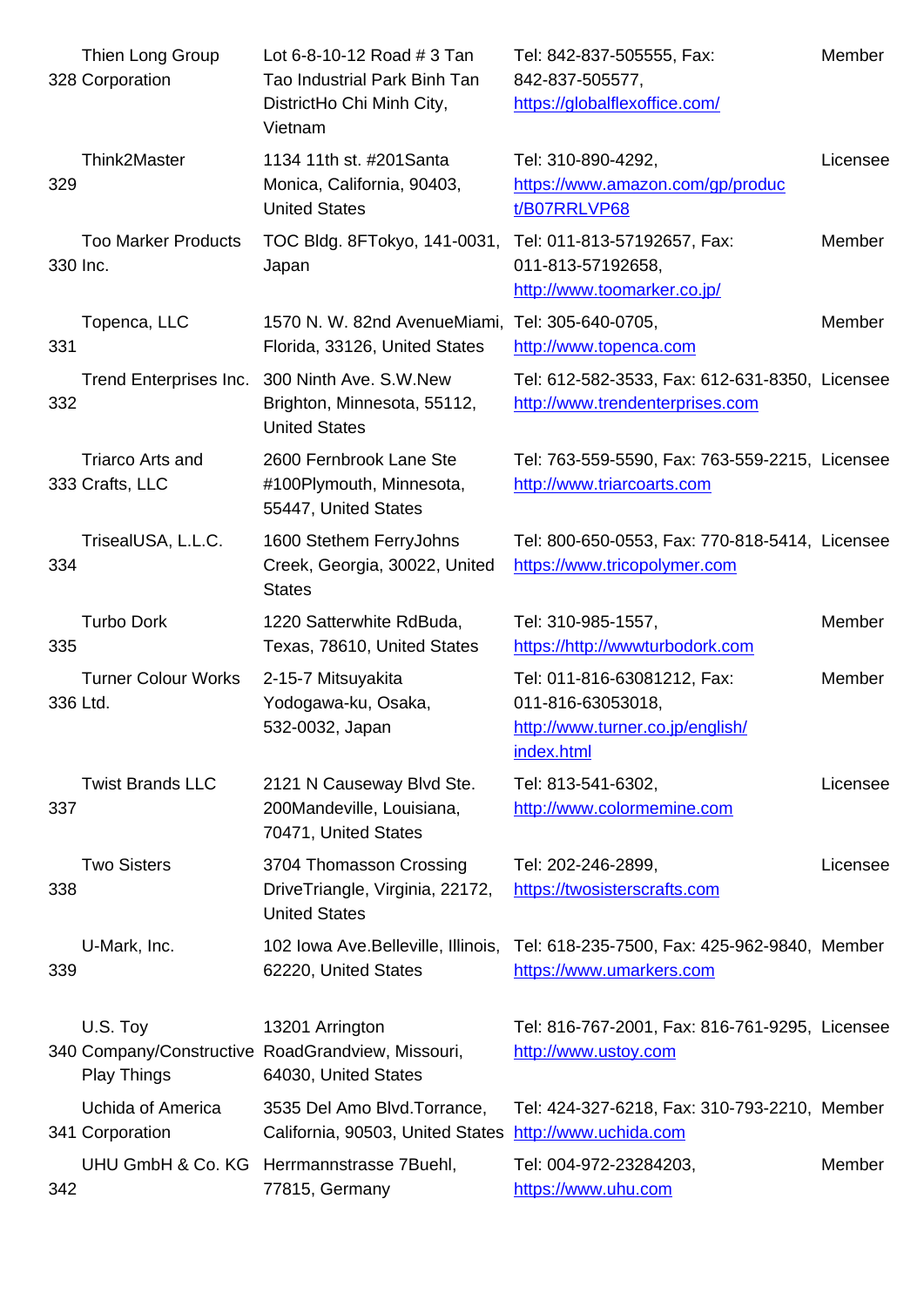|     | 343 NORTH AMERICA, LLC                                    | TTDurnam, North Carolina,<br>27705, United States                                                                                                            | nttp://www.unecol.com                                                        |          |
|-----|-----------------------------------------------------------|--------------------------------------------------------------------------------------------------------------------------------------------------------------|------------------------------------------------------------------------------|----------|
| 344 | <b>Unison Colour Limited</b>                              | <b>THORNEYBURN OLD</b><br>RECTORYHexham,<br>Northumberland, NE48 1NA,<br>United Kingdom                                                                      | Tel: 004-414-34240203,<br>https://www.unisoncolour.com                       | Member   |
|     | United Art and<br>345 Education, Inc.                     | 4413 Airport ExpresswayFort<br>Wayne, Indiana, 46809, United<br><b>States</b>                                                                                | Tel: 260-478-1121, Fax: 260-478-2249, Licensee<br>http://www.unitednow.com   |          |
|     | Universe Force<br>346 Limited                             | Hong Kong Unit A. 3/F. Cheong Tel: 861-856-5541212,<br>Sun Tower 116-118 Wing Lok<br><b>Street Sheung Wan HONG</b><br>KONGHong Kong, Hong Kong,<br>Hong Kong | https://www.poetiqueart.com                                                  | Licensee |
| 347 | <b>University Art</b>                                     | 267 Hamilton Ave. Palo Alto,<br>California, 94301, United States http://www.universityart.com                                                                | Tel: 650-328-3500, Fax: 650-328-0784, Licensee                               |          |
|     | <b>Utrecht Manufacturing</b><br>348 LLC                   | Six Corporate DriveCranbury,<br>New Jersey, 08512, United<br><b>States</b>                                                                                   | Tel: 609-409-8001, Fax: 609-409-8002, Member<br>http://www.utrechtart.com    |          |
|     | Van Aken<br>349 International, Inc.                       | 1564 Waring Rd. NWDalton,<br>Georgia, 30721, United States                                                                                                   | Tel: 888-222-3089,<br>http://www.vanaken.com                                 | Member   |
|     | <b>W&amp;K Art Materials</b><br>350 Co., Ltd              | No. 100 Pangu Industrial<br>Concentration Zone Liuji Town<br>YizhengYizheng, 225009,<br>China                                                                | Tel: 086-514-87853125,<br>https://jswk.en.alibaba.com/                       | Member   |
| 351 | Wal-Mart Stores Inc.                                      | 702 SW 8th StreetBentonville,<br>Arkansas, 72716, United States http://www.walmart.com                                                                       | Tel: 800-000-0000, Fax: 501-273-8279, Licensee                               |          |
|     | Wenzhou Aihao Pen<br>352 Trade Co., Ltd.                  | No. 909 Jinhai 2nd<br>AvenueLongwan, Wenzhou,<br>325025, China                                                                                               | Tel: 008-621-6822126,<br>http://www.aihao.com                                | Member   |
|     | Wenzhou Jinma<br>353 Stationery<br>Manufacturing Co., Ltd | No.288 Oufan Road<br>Oujiangkou Industrial<br>ZoneWenzhou City, Zhejiang<br>Province, 325026, China                                                          | Tel: 086-577-86580085,<br>http://www.jinmastationery.com                     | Member   |
| 354 | Wet Paint, Inc.                                           | 1684 Grand Ave.St. Paul,<br>Minnesota, 55105, United<br><b>States</b>                                                                                        | Tel: 651-698-6431, Fax: 651-698-8041, Licensee<br>http://www.wetpaintart.com |          |
| 355 | Winsor & Newton                                           | c/o ColArt International<br>Holdings Ltd.London, W114AJ,<br>England                                                                                          | Tel: 011-442-084243275,<br>http://www.colart.com/the-brands                  | Licensee |